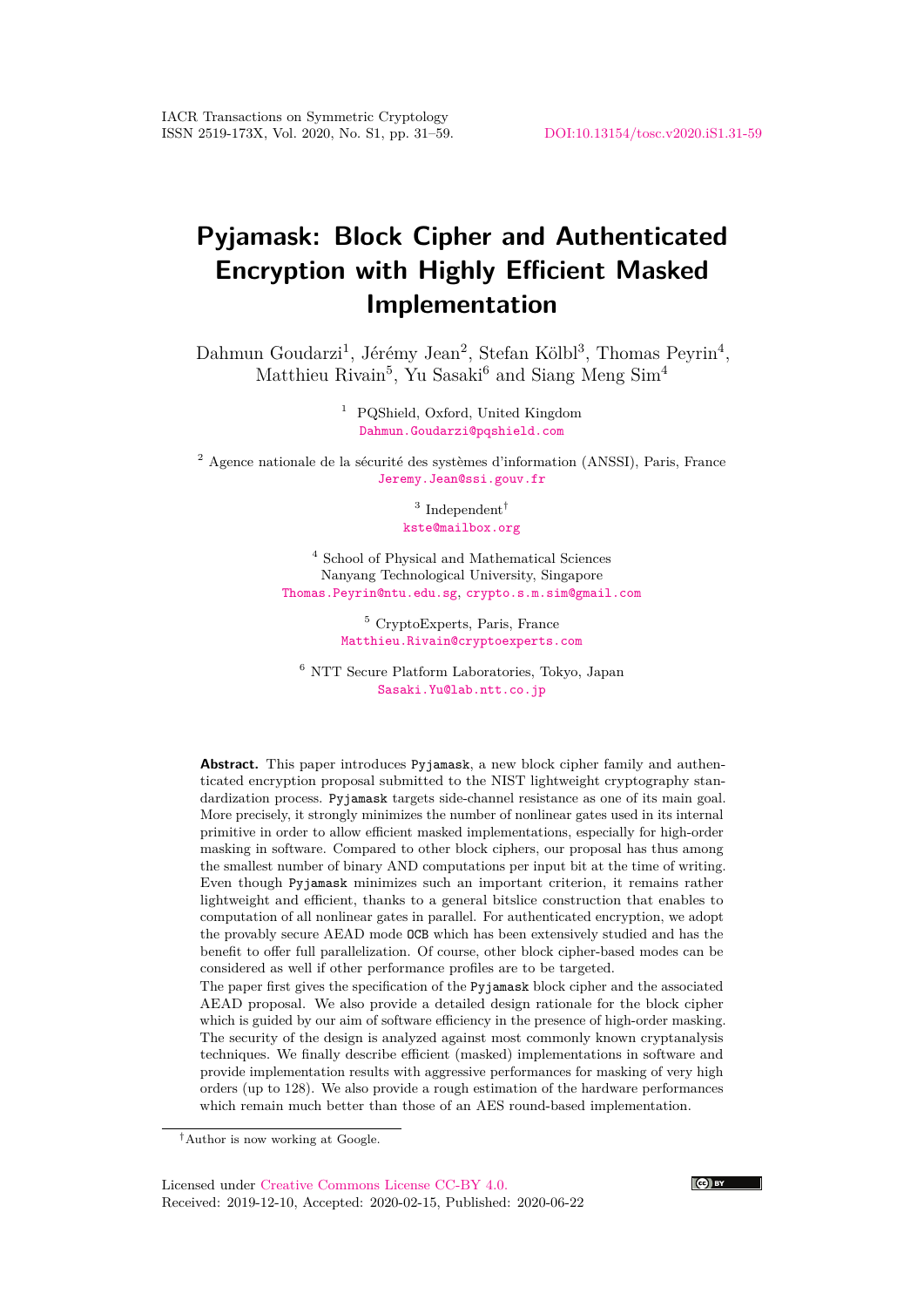**Keywords:** Block Cipher · Authenticated Encryption · Fast Software Encryption · High-Order Masking · Lightweight Cryptography

# **1 Introduction**

Confidentiality and authenticity of data are the two crucial security properties that one must ensure when communicating over an insecure channel. These properties have historically been realized separately, for example using a secure block cipher and an encryption operating mode to provide confidentiality and using a hash function or again a block cipher in a proper MAC algorithm to provide authenticity. However, this means that it was left to the practitioners how to combine both tools to secure the communication channel, leading to major security breaches [\[Kra01,](#page-28-0) [AP13\]](#page-25-0). It became clear that a primitive providing both security notions at the same time would be interesting, not only from a security point of view, but also from an efficiency perspective as this would potentially provide an opportunity for the designers to save some computations (in comparison to two independent computations). An Authenticated Encryption (AE) scheme ensures jointly authenticity and confidentiality of data, and this concept was generalized to Authenticated Encryption with Associated Data (AEAD) which would allow some data to not be encrypted but only authenticated [\[Rog02\]](#page-28-1). Many provable AEAD modes and even ad-hoc designs, especially through the CAESAR competition [\[CAE\]](#page-25-1), have been proposed since then.

Due to the increasing widespread of pervasive computing devices, another hot topic in cryptography during this last decade was lightweight cryptography, whose goal is to provide cryptographic primitives for constrained devices where classical algorithms might be too costly. Many parameters can be considered to define "constrained", from area, latency, power, energy in hardware, to memory consumption, throughput in software. A lot of research has been conducted in this area, leading to new lightweight operating modes, better lightweight cryptographic bricks, improved implementation strategies, etc. Yet, while side-channels attacks have become a critical threat for virtually all security systems, most of the proposed lightweight designs only focus on pure performances for unprotected implementations. This generally tends to bring poor performances for protected implementations, which might be a necessity as lightweight devices are likely to evolve in very adversarial environments.

A classical protection against side-channels attacks is masking. This countermeasure basically consists in randomly splitting every sensitive intermediate variable occurring in the computation into *d* shares, which are then independently processed by the masked implementation. If masking is to be used as a countermeasure against side-channels attacks, a designer better minimize the number of non-linear operations, as they highly impact the performance of the masking, especially for high-order masking [\[GR17\]](#page-27-0). Several block ciphers already started exploring this direction [\[GGNS13,](#page-26-0)[GLSV15\]](#page-26-1).

**Our Contributions.** In this article, we propose Pyjamask, a new AEAD scheme, with a special focus on efficient side-channels protected implementation in software. Our candidate is composed of a block cipher minimizing the use of non-linear operations and ensuring efficient bitslice implementations, plugged into the well known and well studied OCB parallel operating mode. Our block cipher has actually one of the smallest number of AND gates per bit at the time of writing (except LowMC  $[ARS<sup>+15</sup>]$  $[ARS<sup>+15</sup>]$  or Rasta  $[DEG<sup>+18</sup>]$  $[DEG<sup>+18</sup>]$  which are really not lightweight designs, or 3-WAY [\[DGV93\]](#page-26-3) and its variant BASEKING [\[Dae95\]](#page-25-3) which are very weak against related-key attacks). Even though Pyjamask minimizes such an important criterion, it remains rather lightweight and efficient, thanks to its general bitslice construction that enables computation of all nonlinear gates in parallel. Its performance in software for protected implementations is verified with actual measurements, making it a very suitable candidate for many practical scenarios. For instance, assuming a fast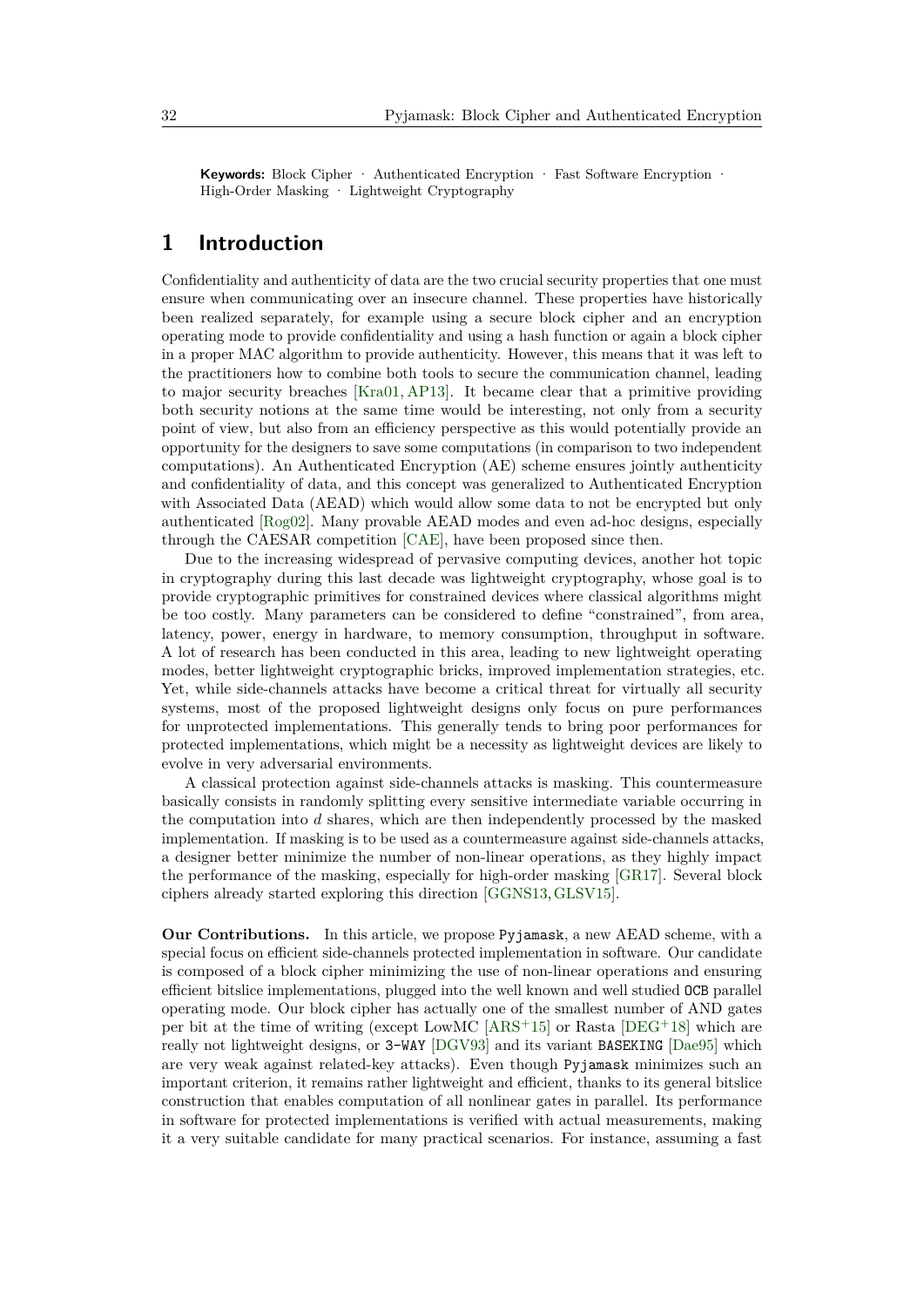hardware RNG, our implementation of Pyjamask with masking order 128 runs in less than 0.05 seconds on a Cortex-M4 processor (clocked at 168 MHz). According to our estimations, Pyjamask is also fairly lightweight in hardware and it achieves much smaller area than AES for a typical round-based ASIC implementation.

**Outline.** We first provide in [Section 2](#page-2-0) the complete description of our designs and in [Section 3](#page-8-0) their rationale. We conducted a complete security analysis of our designs and report it in [Section 4.](#page-12-0) Finally, we discuss implementation results in [Section 5.](#page-17-0)

# <span id="page-2-0"></span>**2 Specifications**

This section gives the specification of the Pyjamask block cipher family and the Pyjamask AEAD algorithms (based on the OCB mode).

# <span id="page-2-3"></span>**2.1 The Pyjamask Block Cipher Family**

The block cipher family Pyjamask contains two algorithms: one with a 96-bit block size called Pyjamask-96, and a second with a 128-bit block size called Pyjamask-128. The parameters of the two instances are summarized in [Table 1](#page-2-1) and detailed hereafter. Our cipher share some similarities with existing ciphers, such as 3-WAY [\[DGV93\]](#page-26-3), BASEKING [\[Dae95\]](#page-25-3) or NOEKEON [\[DPAR00\]](#page-26-4) (for their general structure), ASCON [\[DEMS16\]](#page-26-5) (for the different linear layers on each slice) or even LowMC [\[ARS](#page-25-2)<sup>+</sup>15] (for its general AND gate minimization).

**Table 1:** Parameters of Pyjamask block ciphers. All the sizes are in bits.

<span id="page-2-1"></span>

| Instance     | State size | Rows | Columns | Key size | Rounds |
|--------------|------------|------|---------|----------|--------|
|              | $\, n$     |      | n/r     |          |        |
| Pyjamask-96  | 96         |      | 32      | 128      | 14     |
| Pyjamask-128 | 128        |      | 32      | 128      | 14     |

The ciphers rely on a Substitution-Mixing structure that transforms the initial plaintext to a ciphertext through several applications of a key-dependent round function. Each round key is derived from the secret key through an iterated key schedule algorithm. In the rest of this section, we first describe the data representation within the cipher. Then, we give a detailed specification of the round function, inverse round function and key schedule. We conclude the section with pseudocode for the encryption, decryption and key schedule algorithms.

#### **2.1.1 Data Representation**

The plaintext is initially loaded into the internal states of the ciphers (see [Figure 1\)](#page-2-2) which are viewed as a two-dimensional array of bits having *r* rows and 32 columns (*r* = 3 for Pyjamask-96 and  $r = 4$  for Pyjamask-128).

<span id="page-2-2"></span>

| $\bf{0}$ |    | $\mathbf{2}$ | 3  |         | 5. | -6  | 7 <sup>1</sup> | 8         | $\mathbf{9}$ | 10              | -11 | 12 |    | 13 14       | 15 |                 | 16 17   | 18  | 19 <sup>1</sup> | 20 | 21   | 22 <sub>1</sub>             | 23    | 24 | 25 l | 26                    | 27  | 28              | 29          | 30 | 31        |
|----------|----|--------------|----|---------|----|-----|----------------|-----------|--------------|-----------------|-----|----|----|-------------|----|-----------------|---------|-----|-----------------|----|------|-----------------------------|-------|----|------|-----------------------|-----|-----------------|-------------|----|-----------|
| 32       | 33 | 34           | 35 | 36      | 37 | 38  | 39             | 40        | 41           | 42 <sub>1</sub> | 43  | 44 | 45 | 46          | 47 |                 | 48 49   | 50  | 51              | 52 | 53   | 54                          | 55    | 56 | 57   | 58                    | 59  |                 | 60 61       | 62 | 63        |
| 64       | 65 | 66           | 67 | 68      | 69 | 70  | 71             | 72        | 73           | 74              | 75  | 76 | 77 | 78          | 79 |                 | 80   81 | 82  | 83 l            | 84 | . 85 |                             | 86 87 | 88 | 89   | 1.90                  | 91  | 92 <sub>1</sub> | 93          | 94 | 95        |
| 96       | 97 | 98           | 99 | 100 101 |    | 102 |                | $103$ 104 |              | 105 106 107     |     |    |    | 108 109 110 |    | 111   112   113 |         | 114 |                 |    |      | 115   116   117   118   119 |       |    |      | $120$   $121$   $122$ | 123 |                 | $124$   125 |    | $126$ 127 |

**Figure 1:** Internal state of Pyjamask-128 with  $r = 4$  rows of 32 bits: each cell represents a single bit.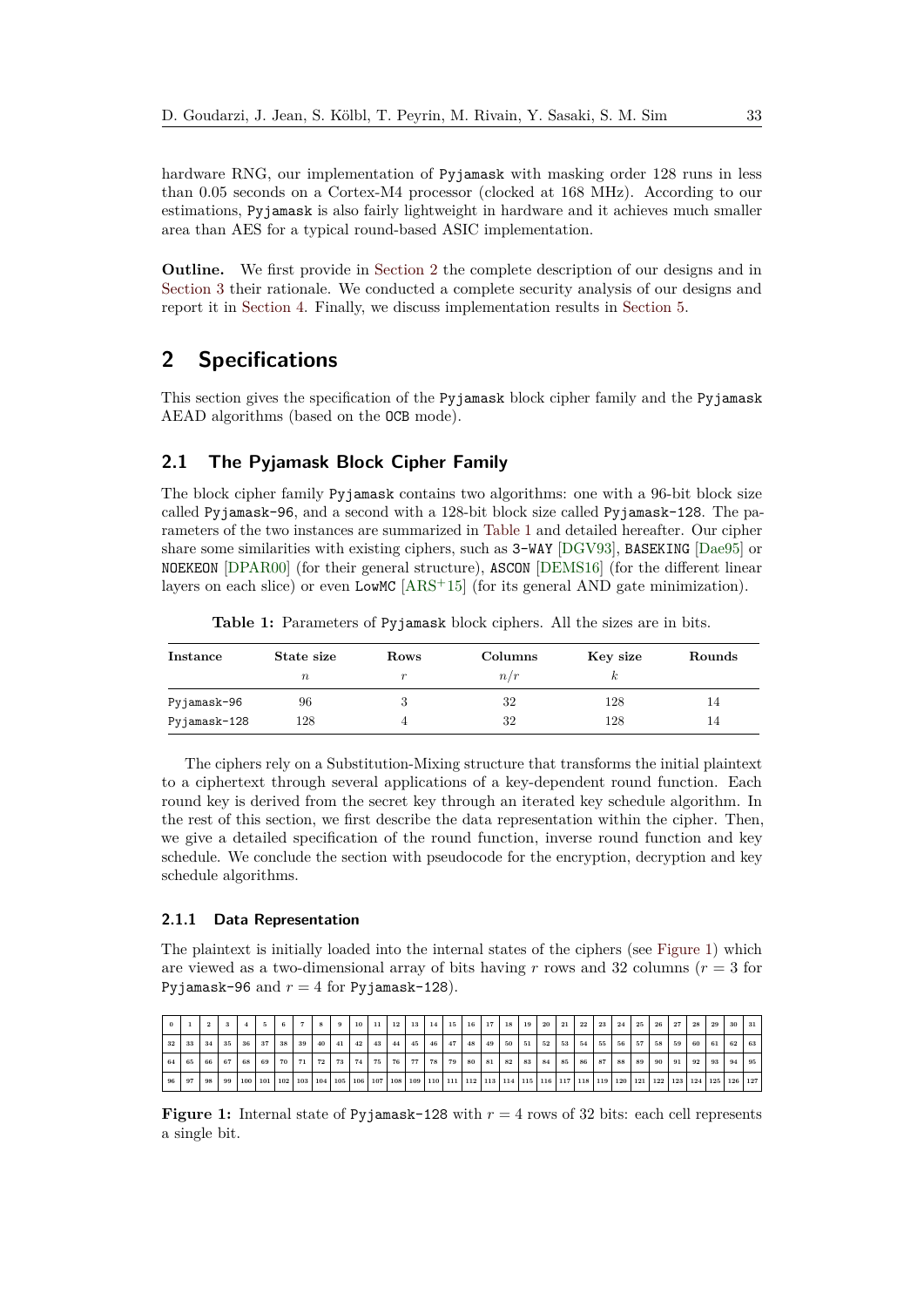The first (resp. 2nd, 3rd, 4th) group of 4 bytes of the plaintext is loaded into the first (resp. 2nd, 3rd, 4th) row of the state in big endian format. For instance, the 16-byte plaintext

```
[0x00, 0x11, 0x22, 0x33, 0x44, . . . , 0xff]
```
is loaded into the state as

```
\sqrt{ }\overline{\phantom{a}}0x00112233
   0x44556677
   0x8899aabb
   0xccddeeff
                     \setminus
,
```
the first row being 0x00112233 and the last row being 0xccddeeff. Within one row, the cell of lowest index holds the most significant bit of the row while the cell of greatest index holds the least significant bit of the row. In the above example, the first row is loaded with 0x00112233, which means that the cell of Index 0 holds the most significant bit of 0x00 (i.e. 0), and the cell of Index 31 holds the least significant bit of 0x33 (i.e. 1).

#### **2.1.2 Round Function**

The number of rounds applied is 14 for both Pyjamask-96 and Pyjamask-128. The round functions of the two ciphers are similar and only differ due to the extra row present in Pyjamask-128. In detail, one round is composed of the following transformations (see also [Figure 2\)](#page-4-0):

- AddRoundKey The first *n* bits of the key state (defined below) is XORed to the internal state. For Pyjamask-128, the full key state is XORed to the internal state. For Pyjamask-96, the 3 first rows of the key state are XORed to the internal state.
- SubBytes The same Sbox is applied to each of the 32 columns of the internal state. For Pyjamask-96, the Sbox is  $S_3$  and for Pyjamask-128, the Sbox is  $S_4$  (see definitions hereafter).
- MixRows Each row  $R_i$  of the internal state, with  $i \in \{0, 1, 2\}$  for Pyjamask-96 and  $i \in \{0, 1, 2, 3\}$  for Pyjamask-128 is seen as a column vector of 32 elements in  $\mathbb{F}_2$ and is replaced by  $\mathbf{M}_i \cdot R_i$ . The matrices  $\mathbf{M}_i$  are  $32 \times 32$  constant circulant binary matrices defined below.

After the last round has been applied, a final AddRoundKey operation adds a postwhitening key to the internal state.

**Sboxes.** The 3-bit Sbox used in Pyjamask-96 is given by the following lookup table:

$$
\mathsf{S}_3=[1,3,6,5,2,4,7,0],
$$

and the 4-bit Sbox used in Pyjamask-128 is described by the following lookup table:

S<sup>4</sup> = [0x2*,* 0xd*,* 0x3*,* 0x9*,* 0x7*,* 0xb*,* 0xa*,* 0x6*,* 0xe*,* 0x0*,* 0xf*,* 0x4*,* 0x8*,* 0x5*,* 0x1*,* 0xc]*.*

In both cases, the MSB of the inputs and outputs of the Sboxes are located in the top row of the internal state depicted on [Figure 2.](#page-4-0)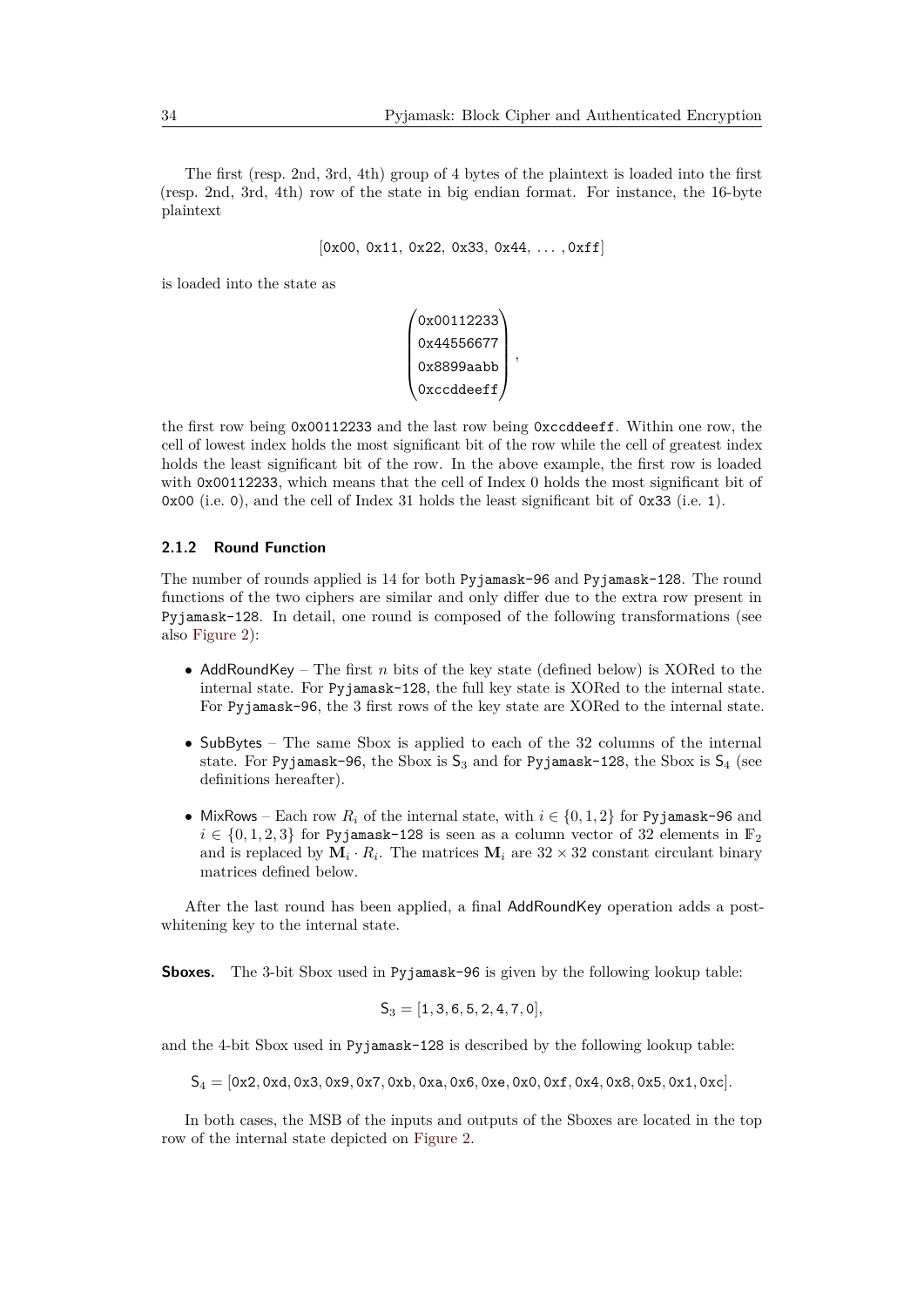<span id="page-4-0"></span>

**Figure 2:** Round function of Pyjamask-128.

**Matrices.** The binary circulant matrices used in the MixRows operation are given below:

 $M_0 =$  cir  $([1, 1, 0, 1, 0, 0, 0, 0, 1, 0, 0, 0, 0, 1, 0, 0, 0, 0, 1, 1, 0, 0, 0, 0, 1, 1, 1, 0, 0, 0, 1, 0])$ ,  $M_1 = \text{cir }([0, 1, 0, 0, 0, 0, 1, 0, 0, 0, 0, 0, 0, 1, 1, 1, 0, 1, 0, 0, 0, 0, 0, 1, 0, 1, 1, 0, 0, 0, 1, 1])$  $M_2 =$  cir ([0, 0, 0, 0, 0, 0, 0, 0, 1, 0, 1, 0, 0, 1, 1, 1, 1, 0, 0, 1, 1, 0, 0, 1, 0, 0, 1, 0, 0, 1, 0, 1, 1, 1])  $M_3 =$  cir  $(0, 1, 1, 0, 0, 1, 0, 0, 0, 0, 0, 0, 1, 0, 0, 1, 0, 1, 0, 1, 0, 0, 1, 0, 0, 0, 1, 0, 0, 1)$ .

Note that **M**0, **M**<sup>1</sup> and **M**<sup>2</sup> are used in both Pyjamask-96 and Pyjamask-128, but **M**<sup>3</sup> is only used in Pyjamask-128.

#### **2.1.3 Inverse Round Function**

As the decryption functionality of some mode of operation requires the inverse block cipher, we also give a description of the inverse round function. It is defined similarly to the forward round function but applies the inverse of the elementary transformations in reversed order. Namely, if performs 14 times the following operations:

- invMixRows Each row  $R_i$  of the internal state, with  $i \in \{0, 1, 2\}$  for Pyjamask-96 and  $i \in \{0, 1, 2, 3\}$  for Pyjamask-128 is seen as a column vector of 32 elements in  $\mathbb{F}_2$ and is replaced by  $\mathbf{M}_i^{-1} \cdot R_i$ .
- invSubBytes The inverse Sbox (either  $\mathsf{S}_3^{-1}$  or  $\mathsf{S}_4^{-1}$ ) is applied to all 32 columns of the internal state.
- invAddRoundKey The first *n* bits of the key state is XORed to the internal state.

Again, after the last inverse round, a last subkey is XORed to the internal state.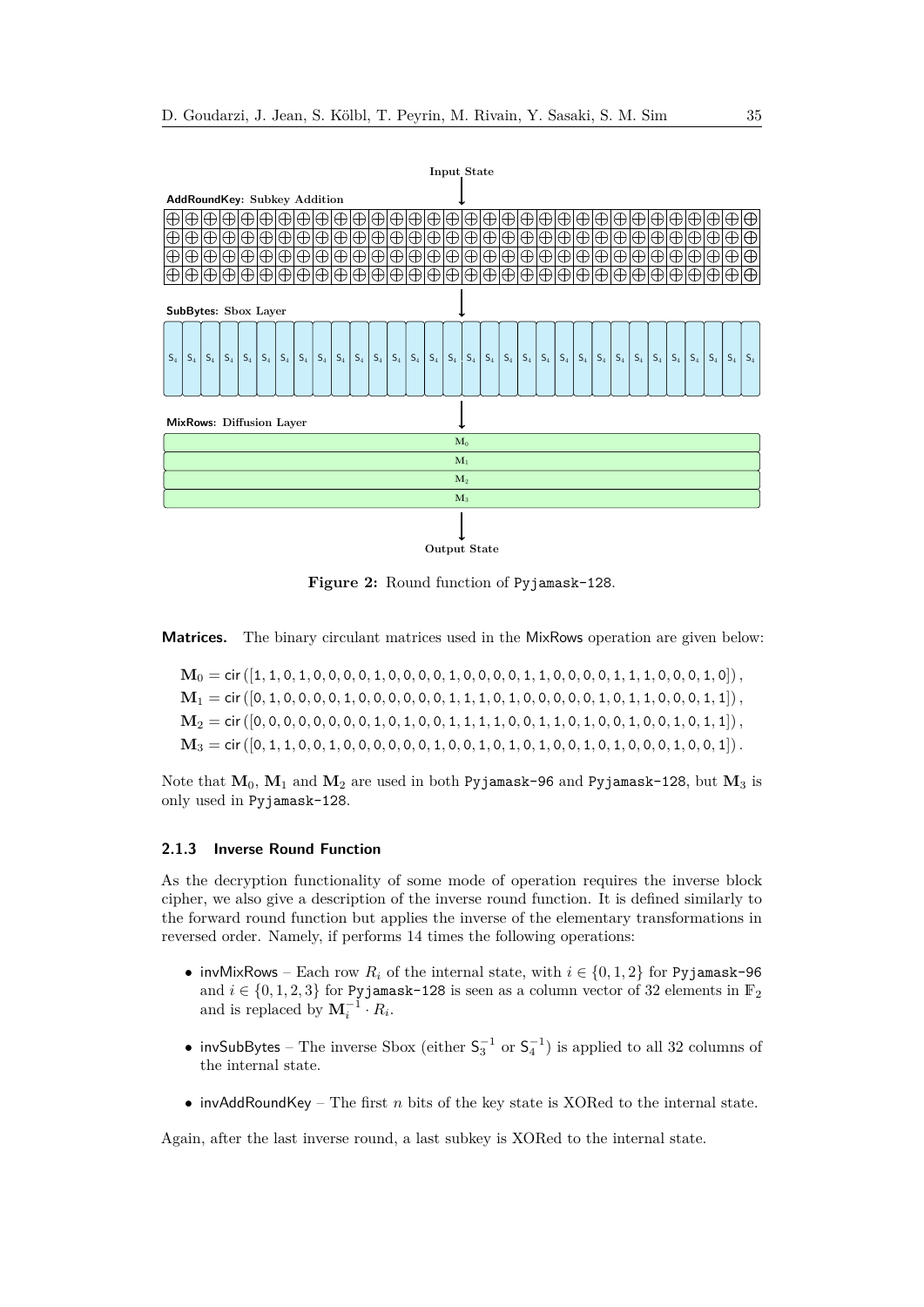#### **2.1.4 Key Schedule**

The two ciphers Pyjamask-96 and Pyjamask-128 share the same key schedule: the only difference is the size of the subkeys extracted from key state that are injected into the internal state during the AddRoundKey operations.

In both ciphers, the secret key consists of 128 bits. It is initially loaded into the 128-bit key state in the same ordering as the internal state [\(Figure 1\)](#page-2-2). Then, the 128-bit key state undergoes three elementary transformations (see [Figure 3\)](#page-6-0):

• MixColumns – Each 4-bit column  $C_i$  of the key state is seen as a vector of four element over  $\mathbb{F}_2$  and is replaced by  $\mathbf{M} \cdot C_i$ , where the matrix  $\mathbf{M}$  is defined by:

|                         | $\mathsf O$ | $\mathbf{1}$   | $\mathbf{1}$                        | 1 |  |
|-------------------------|-------------|----------------|-------------------------------------|---|--|
| $\overline{\mathbf{M}}$ |             | $0\quad 1$     |                                     |   |  |
|                         |             |                | $\begin{matrix} 1 & 0 \end{matrix}$ |   |  |
|                         |             | $\overline{1}$ |                                     |   |  |

• MixAndRotateRows – The first row  $R_0$  of the key state is seen as vector of 32 elements over  $\mathbb{F}_2$  and is replaced by  $\mathbf{M}_k \cdot R_0$ , where the matrix  $\mathbf{M}_k$  is defined by:

 $M_K = \text{cir} ([1, 0, 1, 0, 1, 0, 0, 1, 1, 1, 0, 0, 1, 1, 1, 0, 1, 1, 0, 0, 0, 0, 0, 0, 1, 0, 0, 0, 1, 1, 1, 0]).$ 

The second row  $R_1$ , third row  $R_2$ , and fourth row  $R_3$  are left-rotated by 8, 15, 18 positions. Namely they are replaced by  $R_1 \ll 8$ ,  $R_2 \ll 15$ , and  $R_3 \ll 18$ respectively.

• AddConstant – In the final step, a 32-bit round constant is defined and separated in four bytes which are bitwise added to various parts of the rows of the key state. The last four bits of the constant encode a counter equal to the round number between 0 and 13, and the remaining 28 bits are fixed to a constant represented on [Figure 3](#page-6-0) using the hexadecimal value 0x243f6a8:

**CONSTANT** =  $[0, 0, 1, 0, 0, 1, 0, 0, 0, 0, 1, 1, 1, 1, 1, 1, 0, 1, 1, 0, 1, 0, 1, 0, 0, 0, 0]$ 

Then, the most significant byte (MSB) of this constant is XORed to the MSB of the fourth row *R*3, the second MSB of this constant is XORed to the MSB of the third row *R*2, the third MSB of this constant is XORed to the MSB of the second row *R*1, and eventually the LSB of this constant is XORed to the LSB of the first row *R*0.

#### **2.1.5 Pseudo-code**

We give hereafter some high-level pseudo-code for the encryption, decryption and key schedule algorithms. The Load primitive loads a 4*r*-byte input (plaintext or ciphertext) into an *r*-row state as described above, with  $r \in \{3, 4\}$ . The Unload primitive consists in the inverse operation. The KeySchedule algorithm takes a 16-byte key (denoted key) and produces a table of 15 round keys (denoted roundkey $[0:14]$ ), each round key being made of *r* rows of the key state. The AddRoundKey, SubBytes and MixRows primitives are the round transformations as defined above. The inverse of the two latter transformations are further denoted InvSubBytes and InvMixRows.

The Pyjamask-96 and Pyjamask-128 encryption of plaintext under key proceeds as follows (Algorithm [1\)](#page-6-1):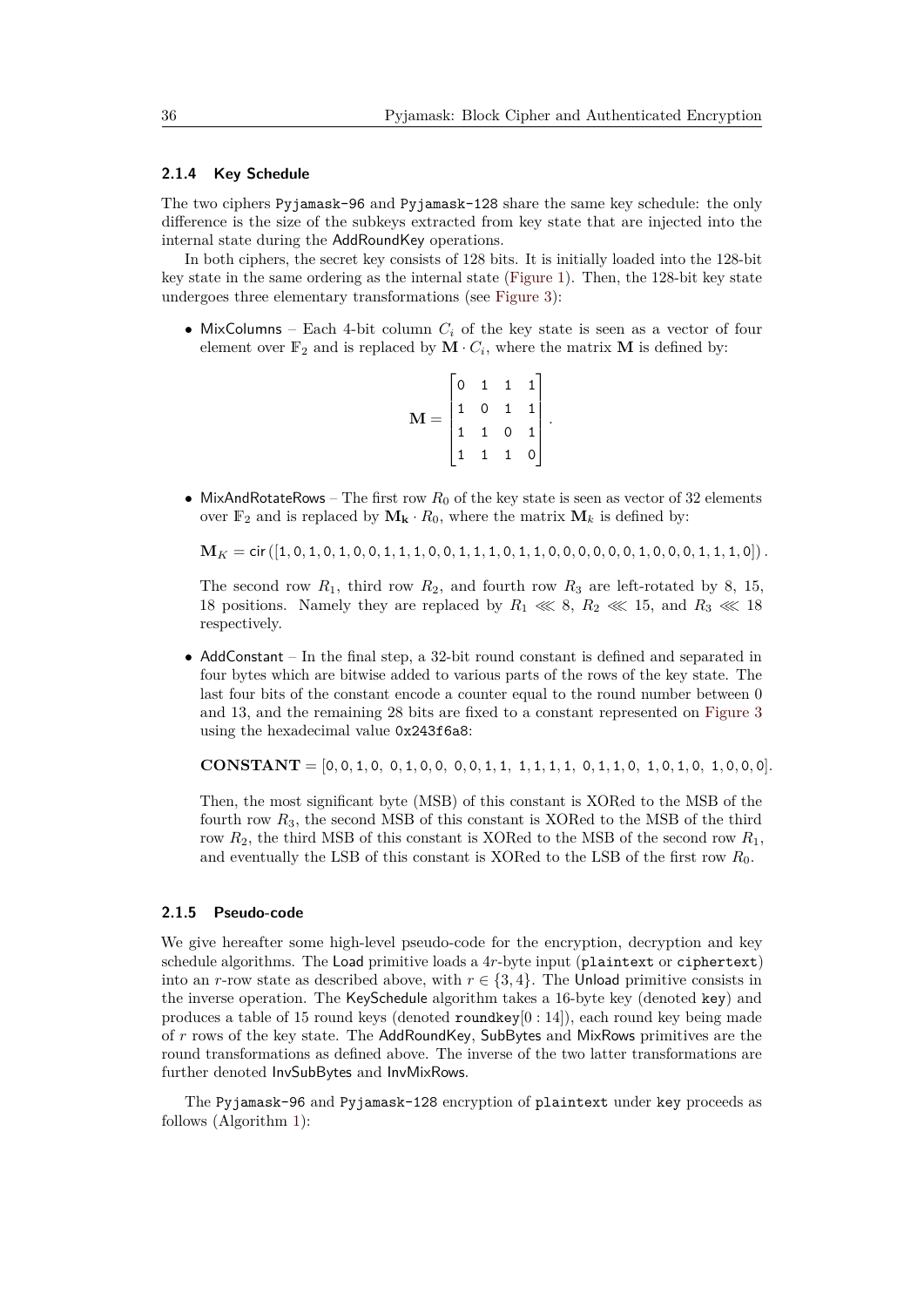<span id="page-6-0"></span>

**Figure 3:** Key schedule of Pyjamask-96 and Pyjamask-128.

```
Algorithm 1 Encryption
 1: state ← Load(plaintext)
 2: roundkey[0:14] \leftarrow KeySchedule(key)3: for i = 0 to 13 do
 4: state ← AddRoundKey(state, roundkey[i])
 5: state \leftarrow SubBytes(state)6: state \leftarrow MixRows(state)7: end for
 8: state ← AddRoundKey(state, roundkey[14])
 9: ciphertext ← Unload(state)
10: return ciphertext
```

```
Algorithm 2 Decryption
```

```
1: state \leftarrow Load(ciphertext)
2: roundkey[0:14] \leftarrow KeySchedule(key)3: state ← AddRoundKey(state, roundkey[14])
4: for i = 13 downto 0 do
5: state ← InvMixRows(state)
6: state ← InvSubBytes(state)
7: state ← AddRoundKey(state, roundkey[i])
8: end for
9: plaintext ← Unload(state)
10: return plaintext
```
The Pyjamask-96 and Pyjamask-128 decryption of ciphertext under key proceeds as follows (Algorithm [2\)](#page-6-2):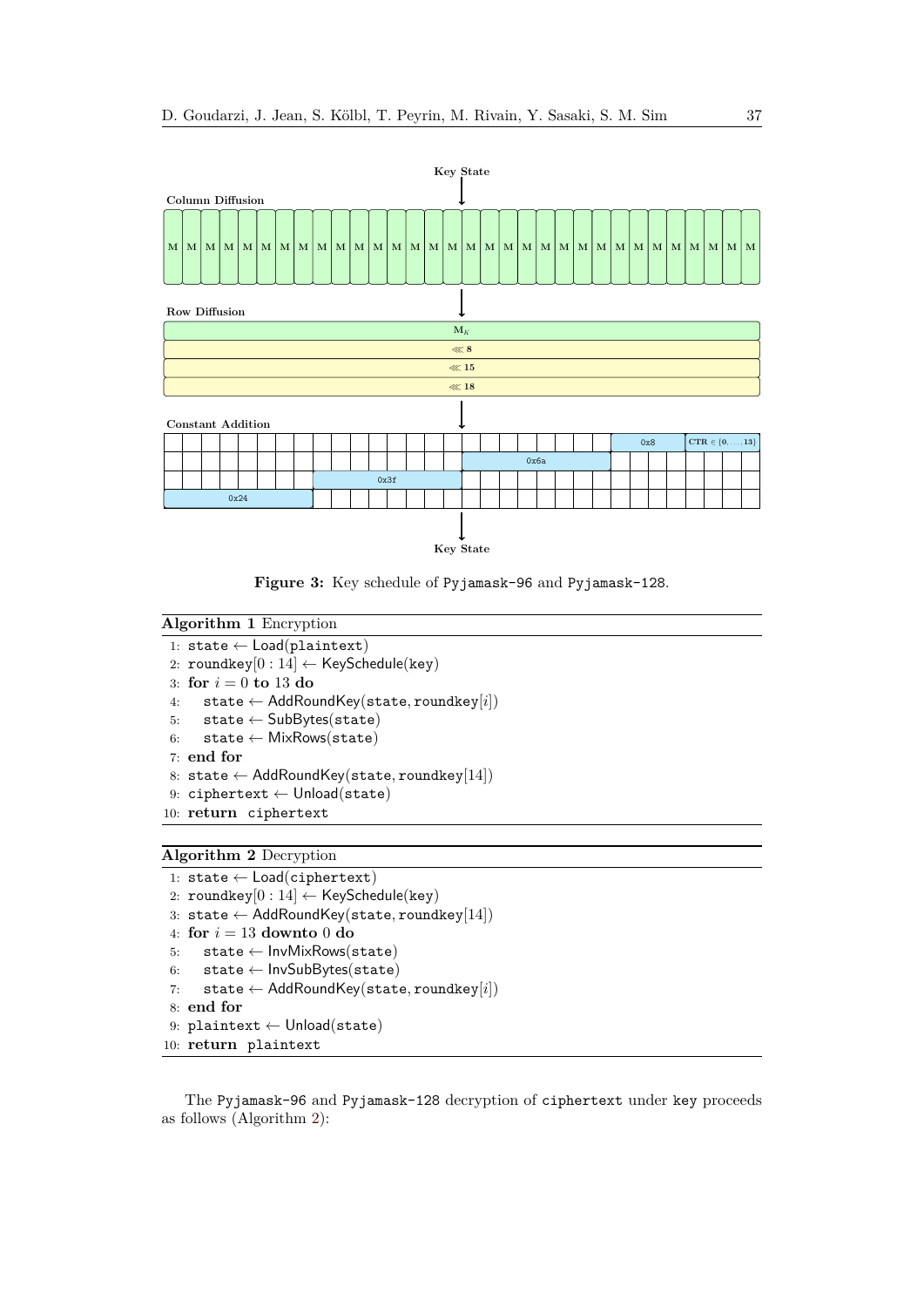In the following pseudo-code (Algorithm [3\)](#page-7-0), we denote by MixColumns, MixAndRotateRows and AddConstant the key schedule transformations as defined above.

```
Algorithm 3 Key schedule
```

```
1: keystate ← Load(key)
2: roundkey[0] \leftarrow keystate
3: for i = 1 to 14 do
4: keystate \leftarrow MixColumns(keystate)
5: keystate ← MixAndRotateRows(keystate)
6: keystate ← AddConstant(keystate, i)
7: roundkey[i] \leftarrow keystate[0 : n - 1]8: end for
9: return roundkey[0 : 14]
```
# **2.2 The Pyjamask AEAD Algorithms**

We further specify two authenticated encryption with associated data (AEAD) algorithms in the Pyjamask family. These algorithms are composed of an encryption part and a verification/decryption part.

The encryption part  $\mathcal E$  takes as input a variable-length plaintext  $M$  (with  $|M| = m$ ), a variable-length associated data *A* (with  $|A| = a$ ), a fixed-length public message number *N* and a  $k$ -bit key  $K$ . It outputs a *m*-bit ciphertext  $C$  and a  $\tau$ -bit tag, denoted tag (with  $\tau \in [0, \ldots, n]$ , i.e.  $(C, \text{tag}) = \mathcal{E}_K(N, A, M)$ . The verification/decryption part D takes as input a variable-length ciphertext *C* (with  $|C| = m$ ), a  $\tau$ -bit authentication tag tag (with  $\tau \in [0, \ldots, n]$ , a variable-length associated data *A* (with  $a = |A|$ ), a fixed-length public message number *N* and a *k*-bit key *K*. It outputs either an error string  $\perp$  to inform that the verification failed, or an *m*-bit string  $M = \mathcal{D}_K(N, A, C, \text{tag})$  when the tag is valid.

<span id="page-7-1"></span>The two AEAD members of Pyjamask are summarized in [Table 2.](#page-7-1)

**Table 2:** AEAD members of Pyjamask (all the values are given in bits).

| Member Name         | Mode | <b>Block Cipher</b> | $\boldsymbol{n}$ |     | N! |     |
|---------------------|------|---------------------|------------------|-----|----|-----|
| Pyjamask-128-AEAD † | 0CB  | Pyjamask-128        | 128              | 128 | 96 | 128 |
| Pyjamask-96-AEAD    | 0CB  | Pyjamask-96         | 96               | 128 | 64 | 96  |
|                     |      |                     |                  |     |    |     |

†: Primary member.

**OCB Mode.** The original OCB [\[KR14\]](#page-27-1) mode has been designed for 128-bit block ciphers and can hence be used as is for Pyjamask-128. To handle our 96-bit block cipher described above, we have made some slight modifications which are described in [Subsection 3.5.](#page-12-1)

**Security Claims.** We consider the nonce-respecting authenticated encryption with associated data model for the adversary: nonce values in encryption queries may be chosen by the adversary but they must be distinct. We do not claim security under the case of nonce-misuse or release of unverified plaintext (RUP). He queries for nonce/associated  $data/message tuples (N, A, M)$  to the encryption oracle and obtains the corresponding ciphertext/tag  $(C, T)$ . When interacting with the decryption oracle, he can use any nonce value, even repeating. However, he queries for nonce/associated data/ciphertext/tag tuples (*N, A, C, T*) to the decryption oracle, but only obtains the corresponding message *M* if the tag *T* is valid for that query.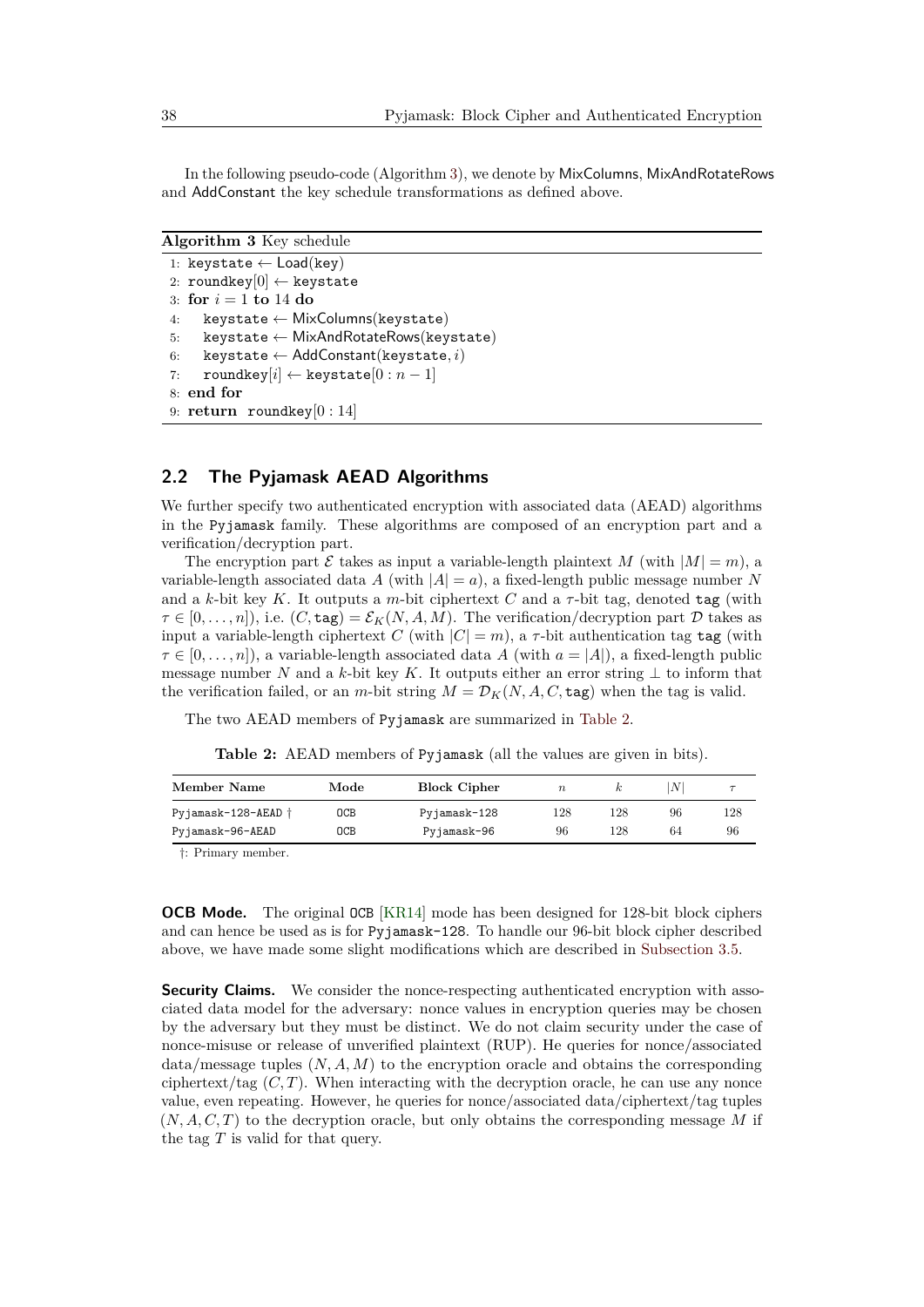Our security claims are summarized in [Table 3.](#page-8-1) The variables in the table denote the bit security of our designs in terms of calls to the internal primitive, the small constant factors are neglected in these tables. We do not claim security beyond these suggested numbers. A more detailed analysis can be found in the OCB [\[KR14\]](#page-27-1) document.

<span id="page-8-1"></span>**Table 3:** Security claims of Pyjamask under the assumption that nonces never repeat. The values are given in bits.

| Member Name       | Privacy | Authentication | <b>Key Recovery</b> |
|-------------------|---------|----------------|---------------------|
| Pyjamask-128-AEAD | 64      | 64             | 128                 |
| Pyjamask-96-AEAD  | 48      | 48             | 128                 |

# <span id="page-8-0"></span>**3 Design Rationale**

Pyjamask aims to provide symmetric (authenticated) encryption enjoying fast software implementations with high levels of security against side-channel attacks. To achieve this goal, Pyjamask has been designed to be as lightweight as possible in the presence of *highorder masking* in software, while still enjoying unmasked and/or hardware implementations with satisfying performances.

# **3.1 Main Design Criteria**

When masking is applied to protect a cryptographic implementation against side-channel attacks, each variable in the computation is split into *d shares*. These shares are randomized to wipe out the side-channel information leakage while they are bound to the original variable through a completeness relation. Under some realistic assumptions, the number of shares *d*, or alternatively the *masking order d* − 1, has indeed been argued to be a sound security parameter for the masked implementation [\[CJRR99,](#page-25-4) [PR13,](#page-28-2) [DDF14\]](#page-26-6). In standard masking schemes, the evaluation of a nonlinear operation has a complexity  $O(d^2)$ while for a linear operation the complexity is of  $O(d)$ , where the linearity is meant with respect to the sharing operation (which is usually the XOR operation). When a masking of high order *d* is involved, most of the computation is hence dedicated to the masked nonlinear operations while the linear layers are *virtually free*. Several works have recently shown the primacy of *bitslicing* to obtain the best performances for high-order masked implementations [\[GLSV15,](#page-26-1)[GR16,](#page-27-2)[GR17,](#page-27-0) [JS17,](#page-27-3) [JSV17,](#page-27-4)[GJRS18\]](#page-26-7). In such implementations, the nonlinear layers are performed through  $\ell$ -bitwise AND operations ( $\ell$ -AND), where  $\ell$  is the size of the underlying architecture (typically,  $\ell$  equals 32, or 64 bits). The obtained performances are then highly correlated to the number of  $\ell$ -AND operations in the original computation.

Pyjamask has been designed to enjoy such fast bitslice implementations in the presence of high-order masking. Specifically, we have favored

- a minimal number of 32-AND operations for efficient implementation on 32-bit platforms,
- a parallelization degree to address 64-bit platforms and/or processor with vector instructions,
- a design with reasonable performances for unmasked and/or hardware implementations,
- a design that relies on the well-studied Substitution-Mixing structure involving an Sbox layer, a linear diffusion layer, and a bitwise key addition.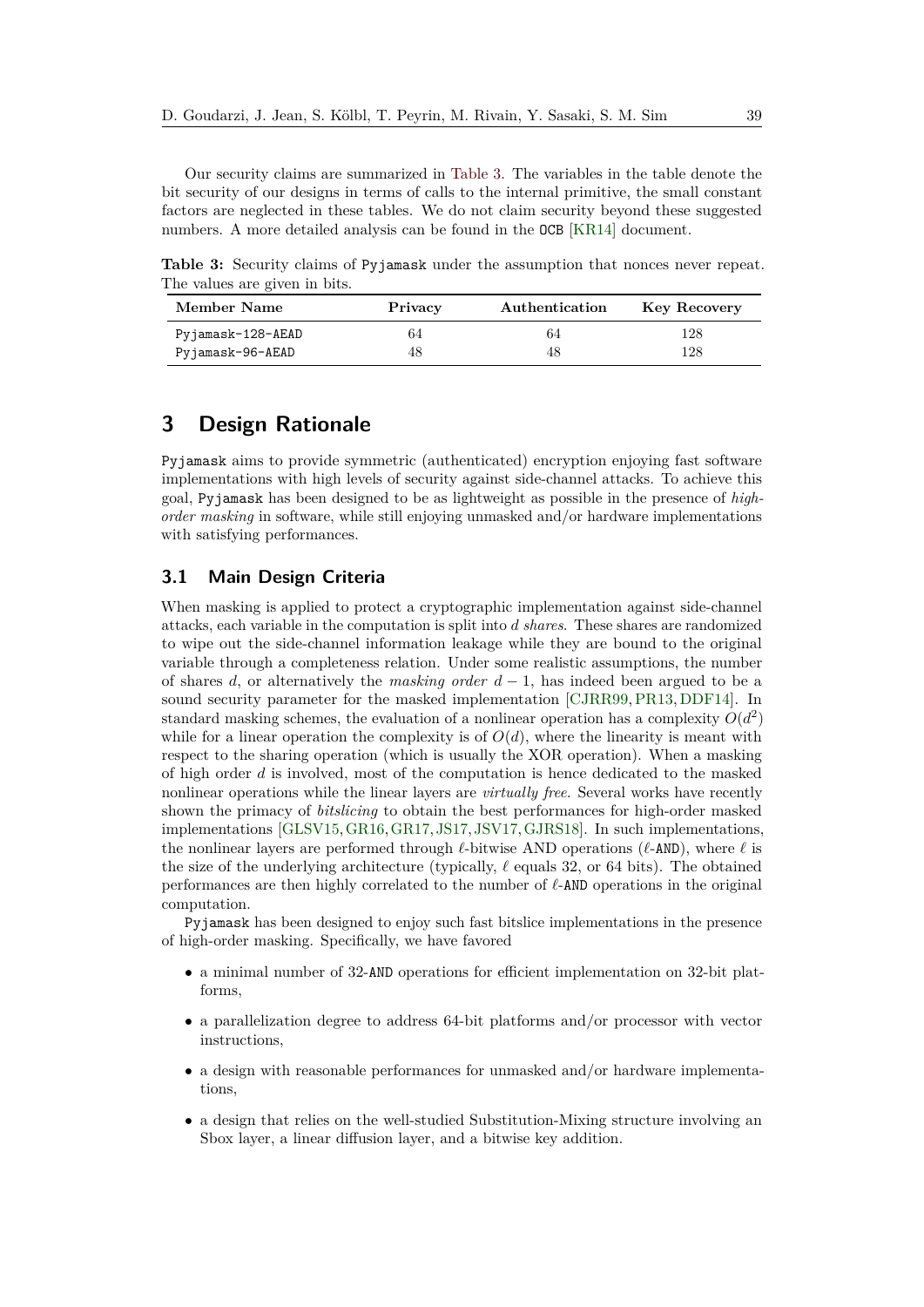To fulfill the above criteria, we have opted for a design based on the following choices:

- The nonlinear layer is composed of 32 parallel applications of a small Sbox, either a 3-bit or a 4-bit Sbox, which yield two instances of the cipher with either a 96-bit state (Pyjamask-96) or a 128-bit state (Pyjamask-128). For each instance, the Sbox has the *minimal* cost in terms of AND gates for a non-linear s-box, i.e., *m* AND gates for the *m*-bit Sbox,  $m \in \{3, 4\}$ . This makes a nonlinear layer that can be evaluated with *m* 32-AND operations in total.
- The 4-bit Sbox enjoys a possible parallelization of the AND gates, namely it can be evaluated with two pairs of parallel AND gates. As a result, the nonlinear layer of Pyjamask-128 can be evaluated with two 64-AND operations in total, which makes it further well suited for 64-bit architectures (or processors with vector instructions).
- Since linear parts are virtually free in the masking world, the linear layer of the Pyjamask block cipher has been conceived to provide high diffusion by means of dense  $32 \times 32$  binary matrices. Different matrices are used for the different  $32$ -bit rows in order to avoid too much alignment. On the other hand, we chose to use circulant matrices to obtain acceptable performances for unmasked and/or hardware implementations.
- The key-schedule of the cipher has been designed to only involve linear operations for an optimal performances in the presence of masking.

We further describe these design choices in the rest of this section.

### **3.2 Choice of the Sboxes**

For concise discussion, we express the lookup table of Sboxes using a sequence of hexadecimal without spacing or comma. For instance,  $S_3 = 13652470$  and  $S_4 = 2d397b$ a6e0f4851c. Our Sboxes selection criteria are as follows:

- **(C1)** To obtain optimal differential and linear properties with as few non-linear gates as possible.
- **(C2)** Avoid cycles in the differential and (resp. linear) transitions with both input and output difference (resp. mask) of Hamming weight one.
- **(C3)** If such cycles cannot be avoided, select one with the longest cycles.

The first criterion **(C1)** is self-explanatory. Note that the best known 3- and 4 bit Sboxes have maximum differential probability  $(m.d.p.)$   $2^{-2}$  and maximum linear approximation (m.l.a)  $2^{-2}$ . To construct the Sboxes used in Pyjamask that reach those bounds, we use simple operations as the building blocks: namely,  $(a, b, c) \mapsto (b, c \oplus (a \wedge b), a)$ for the 3-bit Sbox and  $(a, b, c, d) \mapsto (b, c, d \oplus (a \wedge b), a)$  for the 4-bit Sbox. The choice of these elementary operations is inspired by PICCOLO (2011) and SKINNY (2016), while the construction in the same philosophy appeared several times, e.g., RadioGatún [\[BDPA06\]](#page-25-5) (2006) and Xoodoo [\[DHAK18\]](#page-26-8) (2018). By simply iterating these operations three times for the 3-bit Sbox (resp. four times for the 4-bit Sbox), we obtain Sboxes  $S'_3 = 01254736$  and (resp.  $S_4' = 012745e98badfc36$ ) with optimal differential and linear properties.

The criteria **(C2)** and **(C3)** focus on the sub-tables of the differential distribution table (DDT) and the linear approximation table (LAT) where the input and output values have Hamming weight exactly one. Indeed, if there is a 1-cycle (or fixed point) in the sub-table, it implies that active bits in that particular row of the internal state can stay in that row without propagating to other rows. To avoid this undesirable property, we apply some linear transformations  $L_3^{in}$  and  $L_3^{out}$  (resp.  $L_4^{in}$  and  $L_4^{out}$ ) before and after the Sbox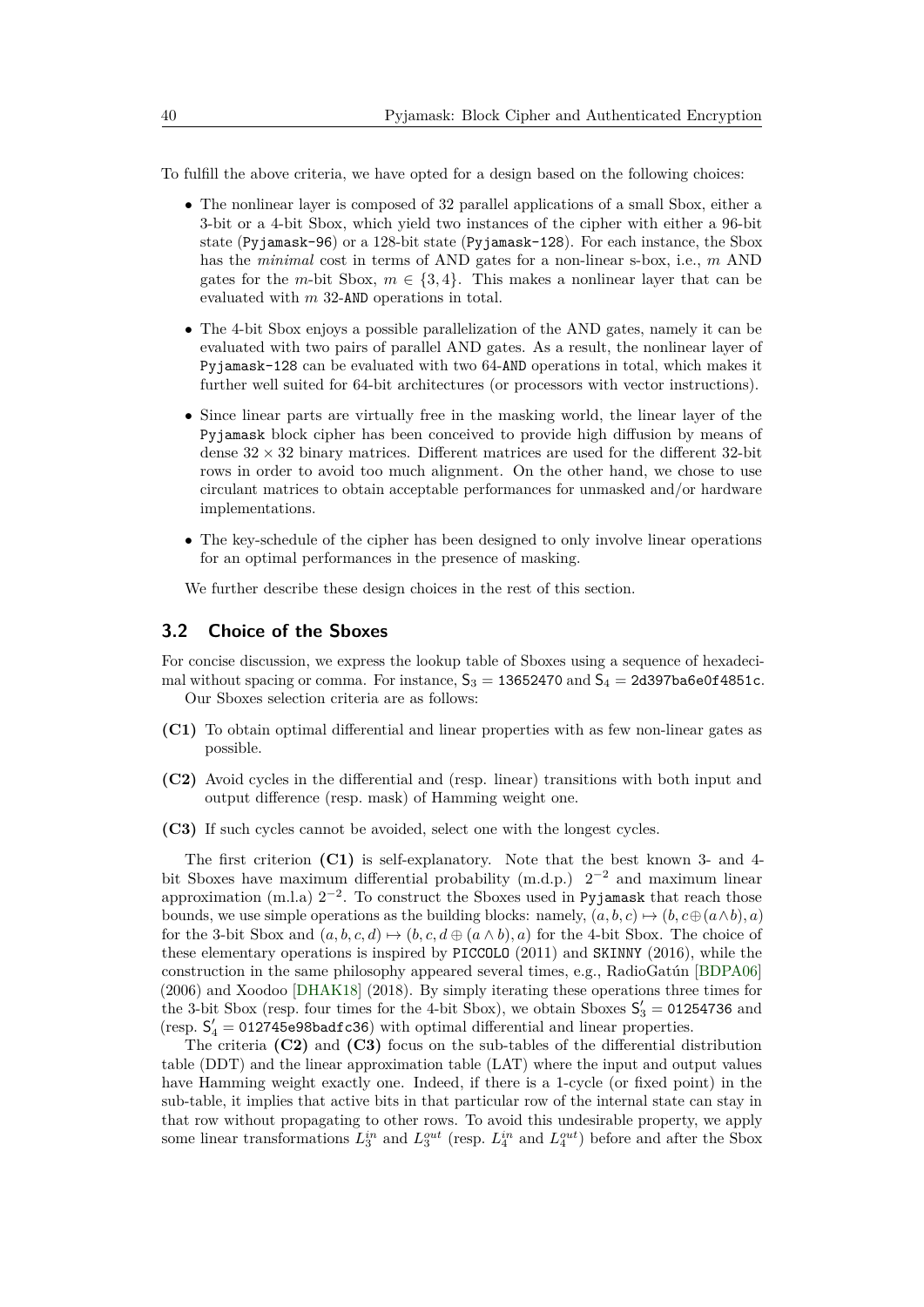$\mathsf{S}'_3$  (resp.  $\mathsf{S}'_4$ ) to obtain linearly equivalent optimal Sboxes but without short cycle (resp. without any cycle) in the differential transitions with both input and output difference of Hamming weight one, same goes for the linear aspects of the Sboxes.

|                                                                                                              |  | $L_3^{in} = \begin{bmatrix} 1 & 1 & 0 \\ 0 & 1 & 1 \\ 0 & 0 & 1 \end{bmatrix},$ | $L_3^{out} = \begin{bmatrix} 0 & 1 & 0 \ 1 & 1 & 0 \ 1 & 0 & 1 \end{bmatrix},$                                |  |
|--------------------------------------------------------------------------------------------------------------|--|---------------------------------------------------------------------------------|---------------------------------------------------------------------------------------------------------------|--|
| $L_4^{in} = \begin{bmatrix} 1 & 0 & 0 & 1 \\ 0 & 1 & 0 & 0 \\ 0 & 0 & 1 & 0 \\ 0 & 0 & 0 & 1 \end{bmatrix},$ |  |                                                                                 | $L_4^{out} = \begin{bmatrix} 1 & 0 & 0 & 0 \\ 1 & 1 & 0 & 0 \\ 0 & 0 & 0 & 1 \\ 0 & 1 & 1 & 0 \end{bmatrix}.$ |  |

Last but not least, we introduce some offset value to both Sboxes to remove fixed points, the offset is denoted by  $A_3(x) = x \oplus 0x1$  and  $A_4(x) = x \oplus 0x2$ . In the end, the Sboxes that we use in Pyjamask are defined as:

$$
\mathsf{S}_3 = A_3 \circ L_3^{out} \circ \mathsf{S}'_3 \circ L_3^{in},
$$
  
\n
$$
\mathsf{S}_4 = A_4 \circ L_4^{out} \circ \mathsf{S}'_4 \circ L_4^{in}.
$$

In the end, we arrive at our Sboxes  $S_3$  and  $S_4$ , The DDT and LAT of  $S_3$  are presented in [Table 4](#page-10-0) and [Table 4,](#page-10-0) where we highlighted the entries that have both input and output differences/masks having Hamming weight one. Similarly, we give the DDT and LAT of S<sup>4</sup> in [Table 5](#page-10-1) and [Table 6.](#page-11-0) In all these four tables, rows (resp. columns) represent input (resp. output) differences or masks.

**Table 4:** DDT and LAT of  $S_3$ .

<span id="page-10-0"></span>

| DI            |     |     | ≘             | 3             | 4             | 5              | 6              |                          | <b>LAT</b> | 0   |      | $\mathbf{2}$         | 3    | 4        | 5        | 6                    |          |
|---------------|-----|-----|---------------|---------------|---------------|----------------|----------------|--------------------------|------------|-----|------|----------------------|------|----------|----------|----------------------|----------|
|               |     | ٠   |               |               |               |                |                |                          |            | 4   |      |                      |      |          |          |                      |          |
|               | . . | . . | $\Omega$<br>∼ | $\Omega$<br>∠ | . .           |                | 2              |                          |            | . . |      | $-2$                 | $-2$ | . .      | . .      | $\ddot{\phantom{0}}$ | $-2$     |
| $\mathcal{L}$ | . . | . . | . .           | <b>A</b>      | $\Omega$<br>∠ | $\overline{2}$ | $\overline{2}$ | 2                        | 2          | . . | . .  | . .                  | . .  | $\Omega$ | $-9$     | $-^{\Omega}$         | $-2$     |
| 3             |     |     | $\Omega$      | $\Omega$      | $\Omega$      | $\Omega$       |                |                          | 3          |     |      | $\Omega$             | $-2$ | $\Omega$ | $\Omega$ |                      |          |
|               | . . |     | . .           | $\Omega$      | . .           | $\Omega$       |                |                          | 4          | . . | $-9$ |                      | $-2$ |          | $-2$     |                      | $\Omega$ |
| 5             |     |     | $\Omega$      |               |               | $\Omega$       | 2              | $\overline{\phantom{a}}$ | 5          |     |      | $\ddot{\phantom{0}}$ |      |          | $-2$     |                      |          |
|               | . . |     |               | $\Omega$      | $\Omega$      |                | 2              |                          | 6          | . . |      |                      |      | $\Omega$ |          |                      |          |
|               |     |     | $\Omega$      |               |               |                |                |                          |            |     |      | $\Omega$             |      |          |          |                      |          |

**Table 5:** DDT of S4.

<span id="page-10-1"></span>

| DDT           | $\mathbf 0$  |                | $\overline{2}$ | 3              | 4              | 5              | 6              | 7              | 8              | 9              | a              | b              | $\mathsf{C}$   | d            | e              | f |
|---------------|--------------|----------------|----------------|----------------|----------------|----------------|----------------|----------------|----------------|----------------|----------------|----------------|----------------|--------------|----------------|---|
| $\Omega$      | 16           | $\mathbf{r}$   | $\cdot$        | $\cdot$        | $\mathbf{r}$   |                |                |                |                |                | ٠.             |                |                |              |                |   |
| 1             | $\mathbf{r}$ | $\mathbf{r}$   | $\mathbf{r}$   |                | ÷              | $\mathbf{r}$   |                | ٠              |                | $\mathbf{r}$   | $\overline{2}$ | $\overline{2}$ | 4              | 4            | $\mathfrak{D}$ | 2 |
| $\mathcal{D}$ | $\cdot$      | 4              | $\mathbf{r}$   | $\cdot$        | $\overline{4}$ | $\cdot$        | ٠              | ٠              | $\mathbf{r}$   | $\overline{4}$ | $\sim$         | $\cdot$        |                | 4            |                |   |
| 3             | $\cdot$      | 4              | $\mathbf{r}$   | $\mathbf{r}$   | 4              | $\sim$         | $\mathbf{r}$   | ٠              | $\cdot$        | $\cdot$        | $\overline{2}$ | $\overline{2}$ |                | $\mathbf{r}$ | $\overline{2}$ | 2 |
| 4             |              |                | $\mathbf{r}$   |                | $\mathbf{r}$   | $\overline{4}$ | 4              | ÷.             | $\overline{2}$ | $\overline{2}$ | $\sim$         | $\cdot$        |                | $\sim$       | $\overline{2}$ | 2 |
| 5             | $\cdot$      | $\mathbf{r}$   | $\mathbf{r}$   | 4              | $\mathbf{r}$   | 4              | $\mathbf{r}$   | $\mathbf{r}$   | $\overline{2}$ | $\overline{2}$ | $\overline{2}$ | $\overline{2}$ |                |              | $\mathbf{r}$   |   |
| 6             | $\cdot$      | $\overline{2}$ | $\overline{2}$ | ٠              | $\overline{2}$ | $\mathbf{r}$   | $\mathbf{r}$   | $\overline{2}$ | $\overline{2}$ | $\mathbf{r}$   | $\sim$         | $\overline{2}$ | $\overline{2}$ | ٠            |                | 2 |
|               | $\cdot$      | $\overline{2}$ | $\overline{2}$ | $\sim$         | $\overline{2}$ | ÷.             |                | $\overline{2}$ | $\overline{2}$ | ÷.             | $\overline{2}$ | $\cdot$        | $\overline{2}$ | $\mathbf{r}$ | $\overline{2}$ |   |
| 8             |              |                | $\mathbf{r}$   | $\mathbf{r}$   |                | $\sim$         |                | ٠              |                | $\mathbf{r}$   | $\overline{2}$ | $\overline{2}$ | $\overline{4}$ | 4            | $\overline{2}$ | 2 |
| 9             | ٠            | $\blacksquare$ | $\overline{4}$ | $\overline{4}$ | $\sim$         | $\blacksquare$ | 4              | $\overline{4}$ |                | ٠              |                |                |                |              |                |   |
| a             |              |                | $\overline{2}$ | $\overline{2}$ | $\mathbf{r}$   | $\mathbf{r}$   | $\overline{2}$ | $\overline{2}$ | $\mathbf{r}$   | 4              | $\mathbf{r}$   |                |                | 4            |                |   |
| b             | $\cdot$      |                | $\overline{2}$ | $\overline{2}$ | ٠              | $\blacksquare$ | $\overline{2}$ | $\overline{2}$ | $\mathbf{r}$   | $\mathbf{r}$   | $\overline{2}$ | $\overline{2}$ |                | $\sim$       | $\overline{2}$ | 2 |
| C             | $\cdot$      |                | 4              |                |                | $\overline{4}$ | $\mathbf{r}$   | $\mathbf{r}$   | $\overline{2}$ | $\overline{2}$ | $\overline{2}$ | $\overline{2}$ |                | ٠            |                |   |
| d             | $\cdot$      |                | ٠.             |                | $\mathbf{r}$   | 4              | $\mathbf{r}$   | $\overline{4}$ | $\overline{2}$ | $\overline{2}$ | $\mathbf{r}$   | $\cdot$        |                | $\mathbf{r}$ | $\overline{2}$ | 2 |
| $\mathbf{e}$  | $\mathbf{r}$ | $\overline{2}$ | $\mathbf{r}$   | 2              | $\overline{2}$ | ٠              | $\overline{2}$ | ÷              | $\overline{2}$ | $\mathbf{r}$   |                | $\overline{2}$ | 2              |              |                | 2 |
| f             |              | 2              | ٠              | 2              | $\mathcal{D}$  |                | 2              |                | $\overline{2}$ |                | $\mathcal{D}$  |                | 2              |              | $\mathcal{D}$  |   |
|               |              |                |                |                |                |                |                |                |                |                |                |                |                |              |                |   |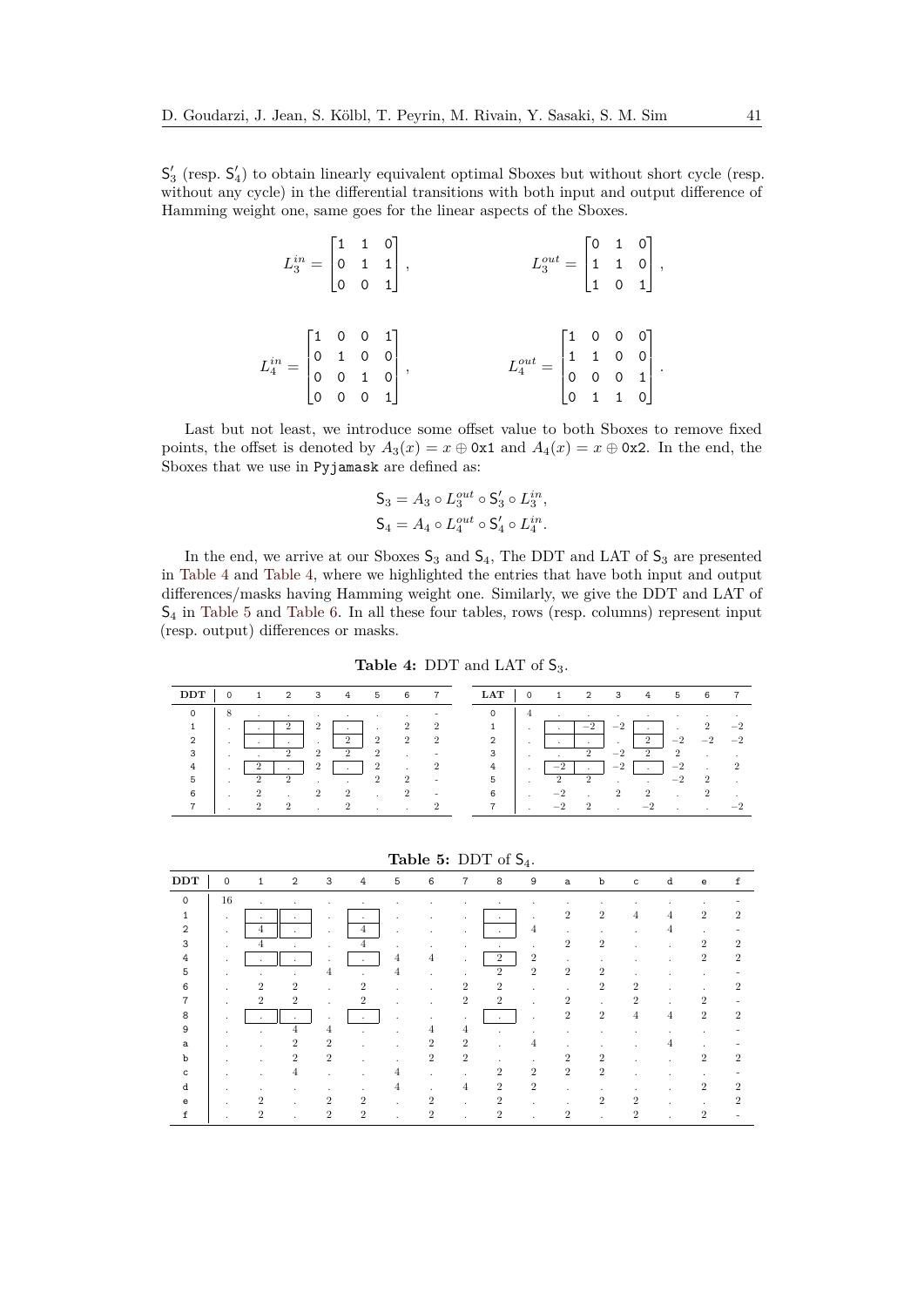<span id="page-11-0"></span>

|                |          |                |                |                |                             |                |                |                |                | <b>I</b>       |      |                |                |                |                |                |
|----------------|----------|----------------|----------------|----------------|-----------------------------|----------------|----------------|----------------|----------------|----------------|------|----------------|----------------|----------------|----------------|----------------|
| <b>LAT</b>     | $\Omega$ | $\mathbf{1}$   | $\mathfrak{D}$ | 3              | 4                           | 5              | 6              | $\overline{7}$ | 8              | 9              | a    | b              | $\mathbf{C}$   | d              | e              | f              |
| $\Omega$       | 8        | ٠              | ٠              |                |                             |                |                | $\cdot$        |                |                |      |                |                |                | ٠              |                |
| $\mathbf{1}$   | $\cdot$  |                | -4             | $\cdot$        | $\overline{2}$              | $\overline{2}$ | $\overline{2}$ | $-2$           |                | $-4$           |      | ÷              | $\overline{2}$ | $-2$           | $-2$           | $-2$           |
| $\mathfrak{D}$ | $\cdot$  |                | $\cdot$        | $\mathbf{r}$   | $\mathbf{r}$                | 4              | $\mathbf{r}$   | 4              | $\sim$         |                |      | ٠              |                | 4              | $\mathbf{r}$   | -4             |
| 3              | $\sim$   | 4              | ÷.             | $\mathbf{r}$   | $-2$                        | $-2$           | $\overline{2}$ | $-2$           | ÷.             |                |      |                | $-2$           | $\overline{2}$ | $-2$           | $-2$           |
| 4              |          |                |                | $\cdot$        | $\mathbf{r}$                | $\cdot$        |                |                | $\mathbf{r}$   | 4              |      | 4              | 4              |                | $-4$           |                |
| 5              |          |                | $-4$           |                | $-2$                        | $-2$           | $-2$           | $\overline{2}$ | $\mathbf{r}$   |                |      | $-4$           | $\overline{2}$ | $\overline{2}$ | $-2$           | $\overline{2}$ |
| 6              |          | 4              | a.             | -4             | ٠                           | $\cdot$        | $\cdot$        |                |                |                |      | ٠              | $\overline{4}$ | $\cdot$        | $\overline{4}$ |                |
| 7              |          |                |                | -4             | $\mathcal{D}_{\mathcal{L}}$ | $-2$           | $-2$           | $-2$           |                |                | 4    | ×.             | $-2$           | $\overline{2}$ | $-2$           | $-2$           |
| 8              |          | $^{-2}$        |                | $-2$           | 2                           | $\mathbf{r}$   | $-2$           | $\mathbf{r}$   |                | $\overline{2}$ | $-4$ | $\overline{2}$ | $-2$           | $\mathbf{r}$   | $\overline{2}$ |                |
| 9              |          | $\overline{2}$ | ¥.             | $\overline{2}$ | $\mathbf{r}$                | $\overline{2}$ | $^{-4}$        | $-2$           | $\overline{4}$ | $-2$           | ÷.   | $\overline{2}$ |                | $\overline{2}$ |                | 2              |
| a              |          | $-2$           | $\sim$         | $\overline{2}$ | $-2$                        | $\mathbf{r}$   | $-2$           | $-4$           |                | $\overline{2}$ |      | $-2$           | $\overline{2}$ |                | $\overline{2}$ | $-4$           |
| b              |          | $-2$           | $\sim$         | $-2$           |                             | $\overline{2}$ | $\overline{4}$ | $-2$           | $\overline{4}$ | $\overline{2}$ |      | $-2$           |                | $\overline{2}$ |                | $\overline{2}$ |
| c              |          | $-2$           | $\overline{4}$ | $-2$           | $\overline{2}$              |                | $-2$           | ×              | $\mathbf{r}$   | $^{-2}$        | -4   | $-2$           | $\overline{2}$ |                | $-2$           |                |
| d              |          | $\overline{2}$ | $\sim$         | $\overline{2}$ | $\overline{4}$              | $-2$           |                | $\overline{2}$ | $\overline{4}$ | $\overline{2}$ |      | $-2$           |                | $-2$           |                | $-2$           |
| е              |          | $\overline{2}$ | ×.             | $-2$           | $-2$                        | $\overline{4}$ | $-2$           |                | $\mathbf{r}$   | $\overline{2}$ |      | $-2$           | $-2$           | $-4$           | $-2$           |                |
| f              |          | $\overline{2}$ |                | $\overline{2}$ | $\overline{4}$              | $\overline{2}$ | ×              | $^{-2}$        | -4             | $\overline{2}$ |      | $-2$           |                | $\overline{2}$ |                | 2              |

**Table 6:** LAT of S4.

## **3.3 Choice of the Diffusion Matrices**

To choose the diffusion matrices, we have run a probabilistic search in a particular subspace fitting the constraints of the ciphers, and simply picked five matrices that ranked best in terms of implementation sizes.

To elaborate on the actual subspace, we first recall the constraints imposed by the design (refer to [Subsection 2.1\)](#page-2-3). The matrices have to be defined over  $\mathbb{F}_2$  and must be of dimension 32. In terms of security, we would like them to achieve the best possible branch number [\[Dae95\]](#page-25-3). Looking at the best known linear codes of these dimensions, one knows that the best theoretically achievable minimum distance is 16 [\[Gra07,](#page-27-5)[Bro98\]](#page-25-6). However, one does not know any linear code that reaches that bound: the best achievable one has minimum distance 12. Consequently, in the choice of the diffusion matrices for the Pyjamask block cipher, we looked for  $32 \times 32$  binary diffusion matrices with branch number 12.

To compare two binary matrices having the targeted branch number, we use an implementation-related metric that counts the number of bitwise XORs required to evaluate the matrix multiplication as done in a recent series of academic papers, e.g., [\[KLSW17,](#page-27-6)[JPST17,](#page-27-7)[DL18\]](#page-26-9). More specifically, for each candidate matrix, we have run Paar1 algorithm [\[Paa97\]](#page-28-3), which returns the number of 2-input XOR gates required to implement the evaluation. This measure allows to rank the various matrices and eventually pick the ones that reach branch number 12 and a low number of XOR in the implementation at the same time.

Finally, to restrict the search space, rather than randomly picking  $32 \times 32$  binary matrices, we have chosen to rely on *circulant* matrices, which can be defined by a single 32-element vector over  $\mathbb{F}_2$ . To reach branch number 12, this vector necessarily has to have a least 11 nonzero coefficients. As a result, we randomly picked circulant matrices defined by a vector having exactly 11 nonzero elements, checked that their branch numbers was 12, and ranked them accordingly to Paar1's algorithm. We then picked five matrices in the best candidates. Note that this does not ensure that the matrices are optimally lightweight.

### **3.4 Choice of the Key Schedule**

In the key schedule, to differentiate every steps, we chose to inject a round counter to 4 bits of the first row of state. Additionally, to break potential symmetries, it is customary for symmetric ciphers to embed round constant within the key schedule. In Pyjamask, we have decided to derive a 28-bit constant from the hexadecimal encoding of the fractional part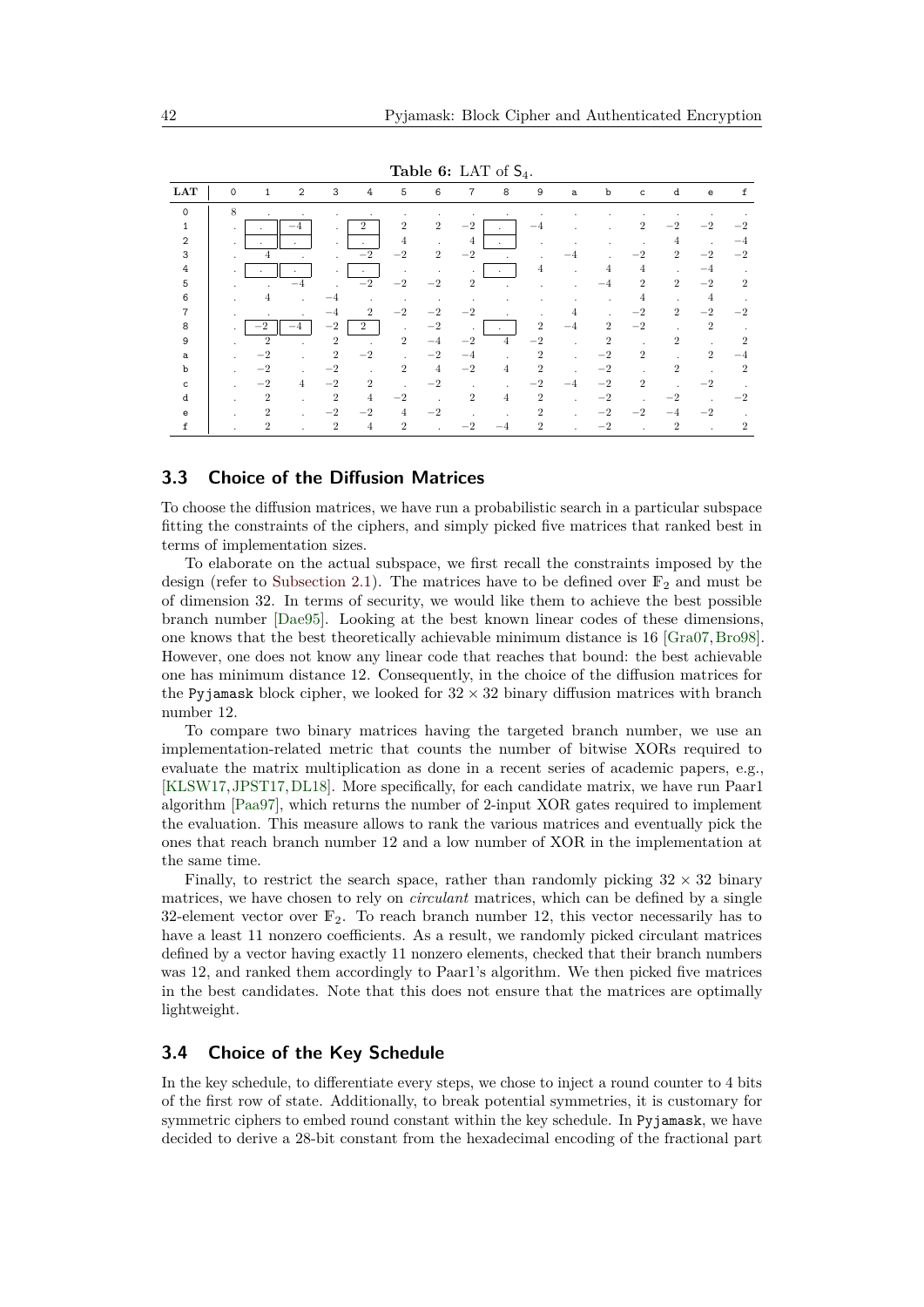of *π* = 3.243f 6a88 85a3, which therefore yields 0x243f6a8. The same choice has been followed by the designers of  $MDDRI$  [\[BBI](#page-25-7)+15]. We determined to separate this 7-nibble constant and 1-nibble counter to 2 nibbles each and to added each of them for each row. This is to provide better security against the invariant cryptanalysis which will be explained in the security analysis section.

The rotation constants in the key schedule have been chosen to maximize diffusion and to be as close as possible from a multiple of 8. Indeed, as remarked in  $[BSS^+17]$  $[BSS^+17]$ , on a typical 8-bit micro-controller a rotation by  $8k + 2$  is twice as expensive as a rotation by  $8k + 1$ , a rotation by  $8k + 3$  three times as expensive, etc.

# <span id="page-12-1"></span>**3.5 Parameters for the 96-bit Version of the** OCB **Mode**

**Irreducible Polynomial.** The irreducible polynomial of degree 96 has been chosen for its low weight, as listed in [\[Ser98\]](#page-28-4). In addition, we note  $x = 2$  is a primitive element.

**Stretch-then-shift Hash Function.** In [\[KR11\]](#page-27-8), the empirical result shows that the hash function  $H: \{0, 1\}^{128} \times [0.63] \rightarrow \{0, 1\}^{128}$  defined by

$$
H(K, x) = (Stre  $x$ )[1..128],
$$

where  $Stretch = K|| (K \oplus (K \ll c))$  is strongly XOR-universal for  $c = 8$ . This implies two properties,  $H_K(x)$  is uniformly distributed in  $\{0,1\}^n$  (universal-1), and for all  $x \neq x'$ ,  $H_K(x) \oplus H_K(x')$  is uniformly distributed in  $\{0,1\}^n$  (XOR-universal).

We did a similar analysis as described in [\[KR11\]](#page-27-8) for our 96-bit hash function *H*<sup>96</sup> :  $\{0,1\}^{96} \times [0.63] \rightarrow \{0,1\}^{96}$  defined by

$$
H_{96}(K, x) = (Stre x)[1..96],
$$

where  $Stretch = K||(K \oplus (K \ll c))$ . We have found several candidates  $c \in \{2, 6, 7, 9, 10, 14, \dots\}$ to construct a 96-bit strongly XOR-universal hash function. Notice that for  $n = 96$ ,  $c = 8$ does not result in a strongly XOR-universal hash function.

We chose  $c = 9$  to be as close as possible from a multiple of 8 for it is minimally better on some platforms (8-bit micro-controllers, when one can only shift by 1, therefore any multiple of  $8 \pm 1$  would be preferred [\[BSS](#page-25-8)<sup>+</sup>17].

# <span id="page-12-0"></span>**4 Security Analysis**

We present in this section a preliminary analysis of the block ciphers introduced in Pyjamask. While we try to give convincing security arguments and cover the most commonly known cryptanalysis techniques, we are aware we do not cover all possible attack vectors but believe this is sufficient for a design document.

# **4.1 Differential Analysis**

We give in [Table 9](#page-14-0) lower bounds on the number of active Sboxes for up to four rounds of Pyjamask-96 and Pyjamask-128. To derive those bounds, we have used a SAT approach based on the CryptoSMT framework proposed by Kölbl in [\[Ste\]](#page-28-5). We have added both variants of Pyjamask to the tool which allows us to search for the optimal differential characteristics taking into account the exact transitions of the difference through the Sbox. We note that due to the high number of variables present in the SAT models, reaching more than four rounds requires long computations which we could not afford. Nonetheless, the bounds obtained provide a strong indication that no high probability characteristic exist for both variants of Pyjamask.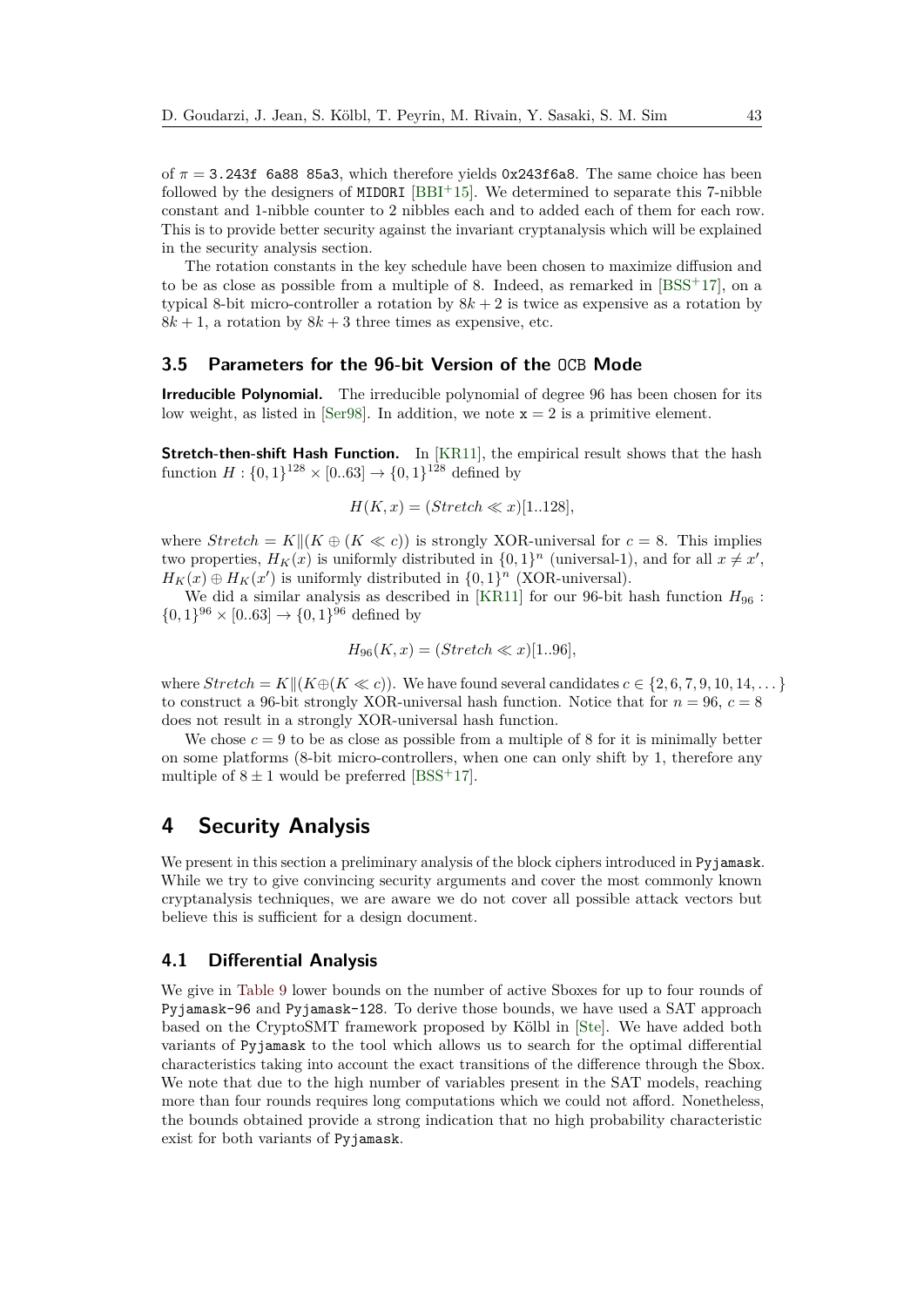In [Table 9,](#page-14-0) we give the bounds on the best differential characteristics possible in terms of the number of active Sboxes. In order to explore the possibility of characteristics with a low number of active Sboxes for more rounds we use the optimal 2-round characteristic and extend it in both directions. Note that the extension in both directions finds the best possible trail, but this does not imply that there is no better trail for 6 rounds exist.

We emphasize that the computations to derive bounds for higher number of rounds by using a general-purpose tool such as SAT are computationally intensive: covering three rounds is still within practical range, but four rounds involve long optimization periods. We may communicate on updated figures in the future.

#### **Searching for Efficient Differential Characteristics**

Regarding Pyjamask-96, it is still possible to find a highly efficient differential characteristic owing to the differential behaviors of the 3-bit Sbox  $S_3$ . At a high level, we first introduce a method to compress the 96-bit state to a 32-bit state, which we call MiniPyjamask-96, and then find efficient characteristics by exhaustively trying all differential propagations for MiniPyjamask-96.

As indicated by the DDT in [Table 4,](#page-10-0)  $S_3$  allows the iteration of the differential propagations from 1-bit difference to 1-bit difference, namely, the difference 0x1 is propagated to the difference  $0x2$  with probability  $2^{-2}$ , the difference  $0x2$  is propagated to the difference 0x4 with probability  $2^{-2}$ , and the difference 0x4 is propagated to the difference 0x1 with probability  $2^{-2}$ . Given this property, we set that all active Sboxes in Round *i* (resp.  $i + 1$ ) and  $i + 2$ ) have the input difference  $0x1$  (resp.  $0x2$  and  $0x4$ ) and produce the output difference  $0x2$  (resp.  $0x4$  and  $0x1$ ). Hence in any round, only one of three rows are active and the other two rows are inactive. This allows us to focus only on the active row to analyze the differential propagation through MixRows. Note that the MSB (resp. LSB) of the Sbox is the top (resp. bottom) row of the state. Therefore,

- After the difference becomes  $0x1$ ,  $M_2$  is applied.
- After the difference becomes  $0x2$ ,  $M_1$  is applied.
- After the difference becomes  $0x4$ ,  $M_0$  is applied.

We are now ready to define MiniPyjamask-96. It takes a 32-bit value as input and the round function is a linear function  $M_2$ ,  $M_1$ , and  $M_0$ . The order of the linear functions is

- $M_2$ ,  $M_1$ , and  $M_0$  when the input difference of all active Sboxes in Round 1 is 0x1.
- $M_1$ ,  $M_0$ , and  $M_2$  when the input difference of all active Sboxes in Round 1 is 0x2.
- **M**0, **M**2, and **M**<sup>1</sup> when the input difference of all active Sboxes in Round 1 is 0x4.

In the end, MiniPyjamask-96 is a 32-bit linear code and the most efficient differential characteristic can be found by searching for the propagation with the lowest Hamming weight. Because the input size is only 32 bits, exhaustive search is feasible. As a result, we found a 5-round propagation with weight 43, which is shown below.

> 00a04e67 (wt11)  $\frac{M_1}{\longrightarrow}$  a900010a (wt7)  $\frac{M_0}{\longrightarrow}$  2040b886 (wt9)  $\frac{M_2}{\longrightarrow}$  $04010c62$  (wt<sub>7</sub>)  $\xrightarrow{M_1} 0a3a0841$  (wt9)  $\xrightarrow{M_0} 0.22a6797$

This corresponds to the differential characteristic with probability  $2^{-2\times43} = 2^{-86}$  of Pyjamask-96. To be precise, the corresponding differential characteristic for Pyjamask-96 is given in [Table 7.](#page-14-1)

We also confirmed that there is no differential propagation for 6 rounds in this strategy whose probability is higher than  $2^{-96}$  (the weight for MiniPyjamask-96 is less than 48).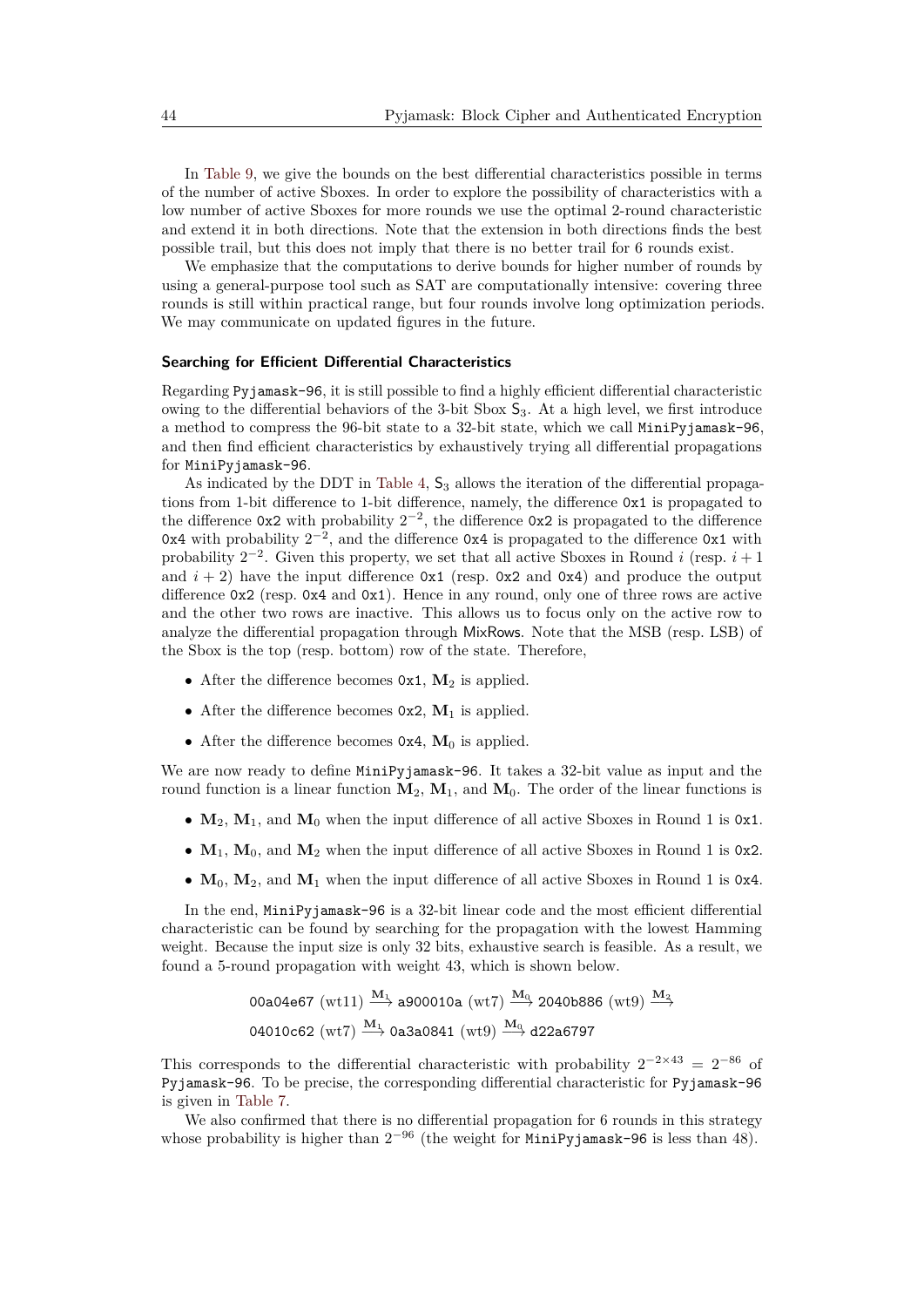<span id="page-14-1"></span>

| Round | Input to Sbox Layer        | Input to Linear Layer      | Active |
|-------|----------------------------|----------------------------|--------|
|       | 00000000 00a04e67 00000000 | 00a04e67 00000000 00000000 |        |
|       | a900010a 00000000 00000000 | 00000000 00000000 a900010a | 9      |
| ິ     | 00000000 00000000 2040b886 | 00000000 2040b886 00000000 |        |
|       | 00000000 04010c62 00000000 | 04010c62 00000000 00000000 |        |
|       | 0a3a0841 00000000 00000000 | 00000000 00000000 0a3a0841 |        |
|       | 00000000 00000000 d22a6797 |                            |        |

**Table 7:** Differential characteristic for 5-round Pyjamask-96.

Regarding Pyjamask-128, the 4-bit Sbox  $S_4$  does not allow the iteration of the propagation from 1-bit difference to 1-bit difference, which prevents the application of a similar strategy. The best characteristic we found for Pyjamask-128 is shown in [Table 8.](#page-14-2)

**Table 8:** Differential characteristic for 6-round Pyjamask-128.

<span id="page-14-2"></span>

| Round | Input to Sbox Layer               | Input to Linear Layer             | Active |
|-------|-----------------------------------|-----------------------------------|--------|
|       | 281a088b200200020000200000080001  | 08100888280a088b081808092012200a  |        |
|       | 1b8983b0175328ad345a10f629c9b369  | 00000000031b2a090cd88bb03b99b3ff  | 26     |
|       | 0000000000000001180040c9000040c8  | 0000000000000000000000000180040c9 |        |
|       | 00000000000000000000000000114a000 | 0114a0000114800001142000000000000 | 5      |
|       | e6e2431674f49dd216e2eb1900000000  | c684f6152430b9cec4b29804b6c6eac3  | 27     |
|       | 041000c802100180060000c8061000c8  | 061001c800100180061001c804100148  |        |
|       | 7d31d40c9f26e70a5b4dcd134fa24e25  |                                   |        |

<span id="page-14-0"></span>**Table 9:** Lower bounds on the number of active Sboxes in Pyjamask for one up to four rounds.

| Cipher       |     |                  |                          |
|--------------|-----|------------------|--------------------------|
| Pyjamask-96  |     |                  | $\in \{27, \ldots, 30\}$ |
| Pyjamask-128 | 1 വ | $\in \{18, 19\}$ |                          |

# **4.2 Linear Cryptanalysis**

In order to evaluate the security against linear cryptanalysis, we use another approach based on graph search [\[HV18\]](#page-27-9). We implemented Pyjamask-96 and Pyjamask-128 in order to search for linear (and differential) trails with the cryptagraph tool provided in the paper. One advantage of this approach is that it allows us to find many trails contributing to the probability of a linear hull (or differential), although we expect this effect to be small due to the weak alignment in the design of Pyjamask.

Finding trails takes a few minutes for 3 rounds (parameters –patterns 1000 –anchors 22 for linear, –patterns 5000 –anchors 21 for differential). For more rounds we could not find any trails due to the computational and memory complexity increasing significantly. The results of our search are summarized in [Table 10.](#page-15-0) Nevertheless, this shows that Pyjamask does not have any high probability trails and is resistant against linear cryptanalysis.

# **4.3 Algebraic Analysis**

In order to estimate the security of Pyjamask against algebraic attacks we first compute a bound on the maximum algebraic degree (see [Table 11\)](#page-15-1) for different number of rounds according to the degree estimate given in [\[BCC11\]](#page-25-9).

A first third-party cryptanalysis paper analyzed Pyjamask-96 in the context of higherorder differential distinguishers [\[DRS20\]](#page-26-10). First, the authors corrected the bounds for the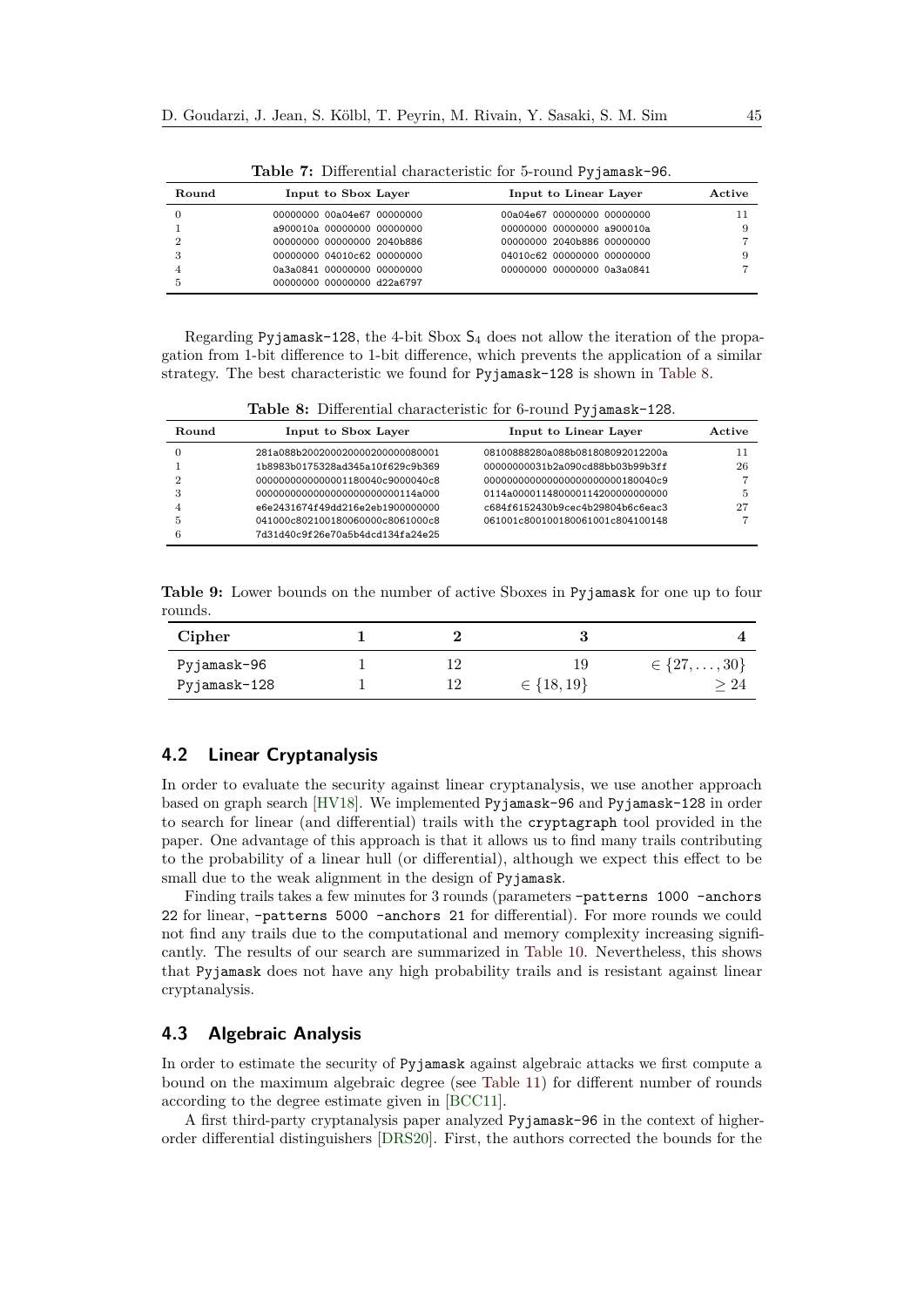| Cipher                   | $r=1$    | $r=2$     | $r=3$     |
|--------------------------|----------|-----------|-----------|
| Pyjamask-96 ( $linear$ ) | $2^{-2}$ | $2^{-24}$ | $2^{-44}$ |
| Pyjamask-96 $(diff)$     | $2^{-2}$ | $2^{-24}$ | $2 - 44$  |
| Pyjamask-128 (linear)    | $2^{-2}$ | $2^{-24}$ | $2^{-44}$ |
| Pyjamask-128 $(diff)$    | $2^{2}$  | $2^{-24}$ | $2^{-46}$ |

<span id="page-15-0"></span>**Table 10:** Highest linear and differential probability of any *r*-round differential characteristic found with the graph search tool for Pyjamask-96 and Pyjamask-128.

| Table 11: Bound on the algebraic degree of Pyjamask from 1 to 14 rounds. |  |  |  |
|--------------------------------------------------------------------------|--|--|--|
|--------------------------------------------------------------------------|--|--|--|

<span id="page-15-1"></span>

| Cipher       |  |    |    |     |     |     |     |     | 10  |     |     | 13  | 14  |
|--------------|--|----|----|-----|-----|-----|-----|-----|-----|-----|-----|-----|-----|
| Pyjamask-96  |  |    | 16 | 32  | 64  | 80  | 88  | 92  | 94  | 95  | 95  | 95  | 95  |
| Pyjamask-128 |  | 27 | 81 | 112 | 122 | 126 | 127 | 127 | 127 | 127 | 127 | 127 | 127 |

algebraic degrees of the round-reduced variant of Pyjamask-128: we report their values in [Table 11](#page-15-1) and thank them for spotting this. In the same paper, the authors investigate the resistance of the smallest internal primitive used in Pyjamask, namely Pyjamask-96, against higher-order differential cryptanalysis. They show that, due to the small algebraic degree of the nonlinear component, it is possible to mount a full-codebook attack that recovers the 128-bit key of Pyjamask-96 in about  $2^{115}$  calls to the cipher (with all the  $2^{96}$  encrypted blocks). Moreover, they show that for 13 rounds and 12 rounds, variants of the attack require respectively  $2^{99}$  and  $2^{96}$  calls to the primitive. Finally, the authors investigate the impact of their analysis on the actual AEAD primitive Pyjamask: due to the data limitation imposed by the mode of operations, the attack can reach up to 6 rounds (with  $2^{41}$  blocks of data and a time complexity of  $2^{86}$  cipher calls).

# **4.4 Resistance against Invariant Subspace Cryptanalysis**

Invariant subspace cryptanalysis is a weak-key attack. The attacker chooses the plaintext and the key values so that the state value only takes a subspace of all the possible values. By observing that the ciphertext is included in the subspace, the attacker can distinguish the cipher. The simplest solution to prevent invariant subspace cryptanalysis is to avoid simple key schedule and the round constant so that the state value can escape from the subspace. Indeed, Pyjamask computes several linear computations during the key schedule, which makes the invariant subspace cryptanalysis difficult. The purpose of this section is to discuss that the adoption of the different row-wise linear computations give significant impact on the security against the invariant subspace cryptanalysis for Pyjamask.

**General Description.** Let  $Q_1$ ,  $Q_2$ ,  $Q_3$  and  $Q_4$  be the subspace of state values before AddRoundKey, before SubBytes, after SubBytes and after MixRows, respectively. The subspace is usually defined as some affine space. In particular, we are interested in subspaces of dimension 1 because they are the smallest non-trivial subspaces and require the least amount of chosen plaintext to launch the attack. We denote such an affine space by  $\langle A \rangle \oplus V$ , where  $\langle A \rangle$  is a linear space spanned by a vector A, i.e.  $\{0, A\}$ , and V is a constant vector. Hence,  $Q_i := \langle A_i \rangle \oplus V_i$ .  $Q_1$  is mapped to  $Q_2$  only by the round key addition, thus  $A_1 = A_2$  must hold, moreover the round key must be in  $\langle A_1 \rangle \oplus V_1 \oplus V_2$ , which is a weak-key class for this attack. Attacker's task is to detect such subspaces for a given specification of the SubBytes, MixRows, and AddRoundKey.

**Structural Analysis.** We suppose that it is possible to find a weak key and constant. Then the possibility of the attack only depends on the SubBytes and the MixRows. Here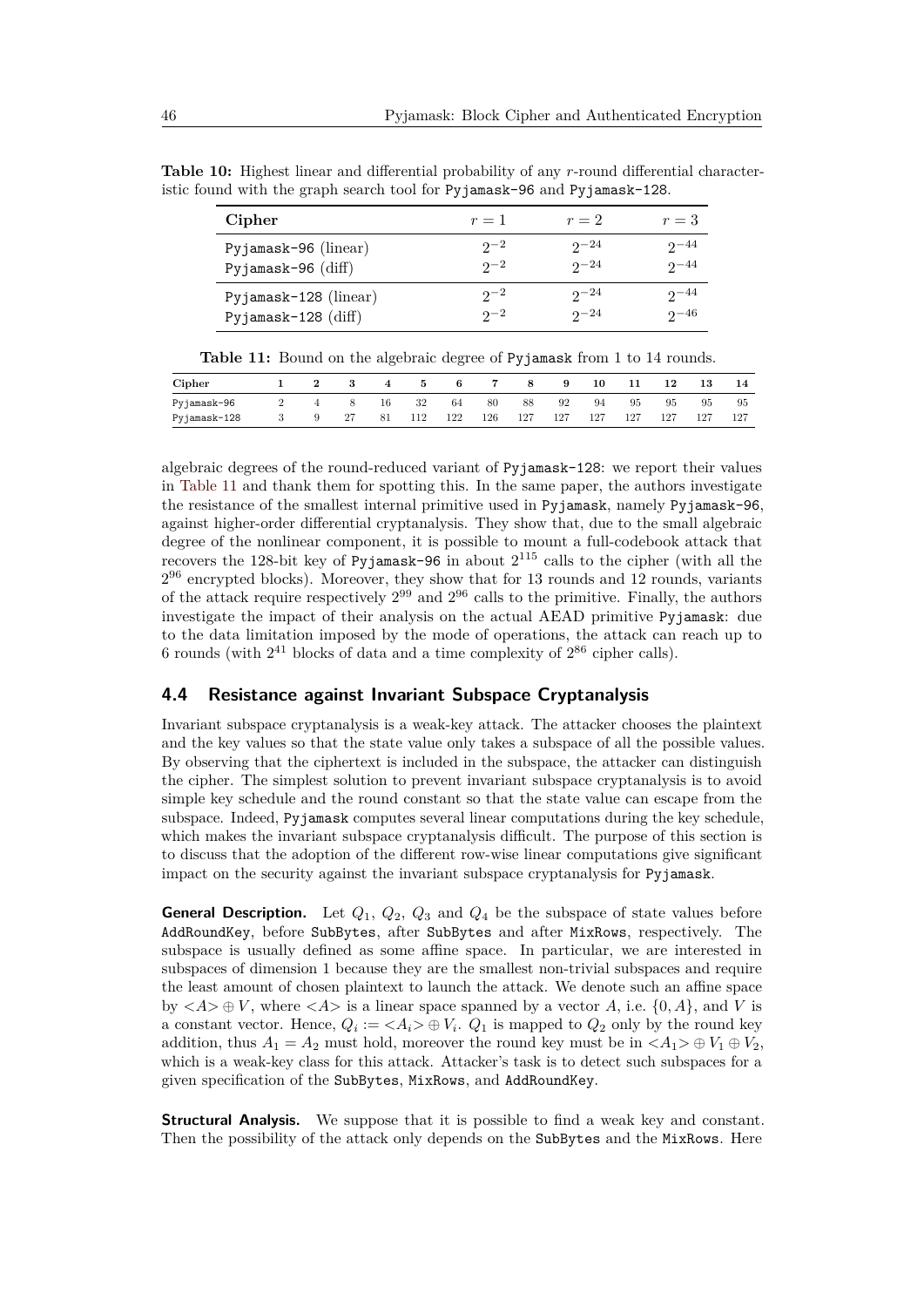we discuss that if the matrices multiplied in MixRows are identical for all rows, it is difficult to prevent the attack. Indeed, Pyjamask allows an attack if the matrix is the same for all rows. From a different viewpoint, Pyjamask avoids the invariant subspace cryptanalysis by adopting different matrcies in the MixRows even by assuming the ideal control of the round key and the constant.

We explain the case of Pyjamask-96. Suppose that the S-box output value is in the subspace  $\langle A_3 \rangle \oplus V_3$ . Note that any set of two values  $\{u_1, u_2\}$  can be described as the form of  $\langle A_3 \rangle \oplus V_3$ . Indeed,  $\{u_1, u_2\} = \{0, u_1 \oplus u_2\} \oplus u_1$ , hence  $\langle u_1 \oplus u_2 \rangle \oplus u_1$ . (It can also be described as  $\langle u_1 \oplus u_2 \rangle \oplus u_2$ . In this analysis, the choice of the constant does not have a big impact.) Suppose that the output value is in this subspace for all the S-boxes. The 96-bit state can be described as  $(*A*<sub>3</sub>> $) \oplus V_3$ <sup>32</sup>. We then consider how this state$ is transformed by the MixRows, i.e. we analyze the structure of  $MixRows( $A_3 > \oplus V_3)^{32}$ .$ Due to the linearity, we divide it into two terms:  $\text{MixRows}((<\!A_3>)^{32}) \oplus \text{MixRows}((V_3)^{32})$ .  $(V_3)^{32}$  is a constant. Let  $v_3^2v_3^1v_3^0$  be the bit representation of  $V_3$ . Then,  $(V_3)^{32}$  looks as

 *v* 0 3 *v* 0 3 *v* 0 3 *v* 0 3 *v* 0 3 *v* 0 3 *v* 0 3 *v* 0 3 *v* 0 3 · · · *v* 0 3 *v* 1 3 *v* 1 3 *v* 1 3 *v* 1 3 *v* 1 3 *v* 1 3 *v* 1 3 *v* 1 3 *v* 1 3 · · · *v* 1 3 *v* 2 3 *v* 2 3 *v* 2 3 *v* 2 3 *v* 2 3 *v* 2 3 *v* 2 3 *v* 2 3 *v* 2 3 · · · *v* 2 3 *.*

During MixRows, we multiply the matrices  $M_i$  to row *i*, in which  $M_i$  is a  $32 \times 32$  circulant matrices of the binary vector whose Hamming weight is an odd number. It is easy to see that the multiplication in each row does not change the value, thus  $MixRows((V_3)^{32}) = (V_3)^{32}$ , or the constant term is invariant for MixRows. Regarding the linear space, let  $a^2a^1a^0$  be the bitwise representation of the base vector *A*. We consider that each S-box output is uniformly distributed in  $(*A*<sub>3</sub>> $) \oplus V_3$ <sup>32</sup>. Then,  $(*A*<sub>3</sub> $)$ <sup>32</sup> looks as follows.$$ 

$$
\begin{pmatrix} s^0 s^0 s^0 s^0 s^0 s^0 s^0 s^0 s^0 s^0 \cdots s^0 \\ s^1 s^1 s^1 s^1 s^1 s^1 s^1 s^1 s^1 \cdots s^1 \\ s^2 s^2 s^2 s^2 s^2 s^2 s^2 s^2 s^2 s^2 \cdots s^2 \end{pmatrix},
$$

where  $s^i = 0$  when  $a^i = 0$  and  $s^i$  is uniformly distributed in  $\{0, 1\}$  when  $a^i = 1$ . (We have an abuse of the notation. Each  $s^i$  is chosen independently when  $a^i = 1$ .) We now consider the matrix multiplication. For the rows with  $s^i = 0$ , the result of the multiplication is 0, thus the row is invariant. For the rows with  $s^i$  uniformly distributed in  $\{0,1\}$ , the row covers all possible  $2^{32}$  values. Because the multiplication by  $M_i$  is bijective, the output space covers all possible  $2^{32}$  values. Hence the row is invariant. Therefore, when only 1 bit of  $a^2a^1a^0$  is 1, the subspace  $(<\!A_3\!> \oplus V_3)^{32}$  is invariant for the MixRows of Pyjamask. When more than 1 bits of  $a^2a^1a^0$  are 1, we need to consider the behaviors of multiple rows. As long as  $M_i$  is identical in all rows, the subspace is invariant. However if  $M_i$  is different for each *i* like Pyjamask, linear subspaces will be different and the attack would not work.

**Example.** Let us define  $Q_3 := \{2, 4\}$ , which is  $\langle 6 \rangle \oplus 2$ , hence  $a_2 a_1 a_0 = 110$ and  $v_2v_1v_0 = 010$ . The 96-bit state value before the MixRows looks as

```
\sqrt{ }\mathcal{L}000000000 \cdots 0110100010...1001011101...0<sup>/</sup>
                         .
```
We separate the linear space and the constant vector, and apply the MixRows;

MixRows  $\sqrt{ }$  $\mathcal{L}$  $000000000 \cdots 0$  $001011101...0$  $001011101...0$  $\setminus$  <sup>⊕</sup> MixRows  $\sqrt{ }$  $\overline{1}$  $000000000 \cdots 0$  $11111111...$  $000000000 \cdots 0$ A. *.*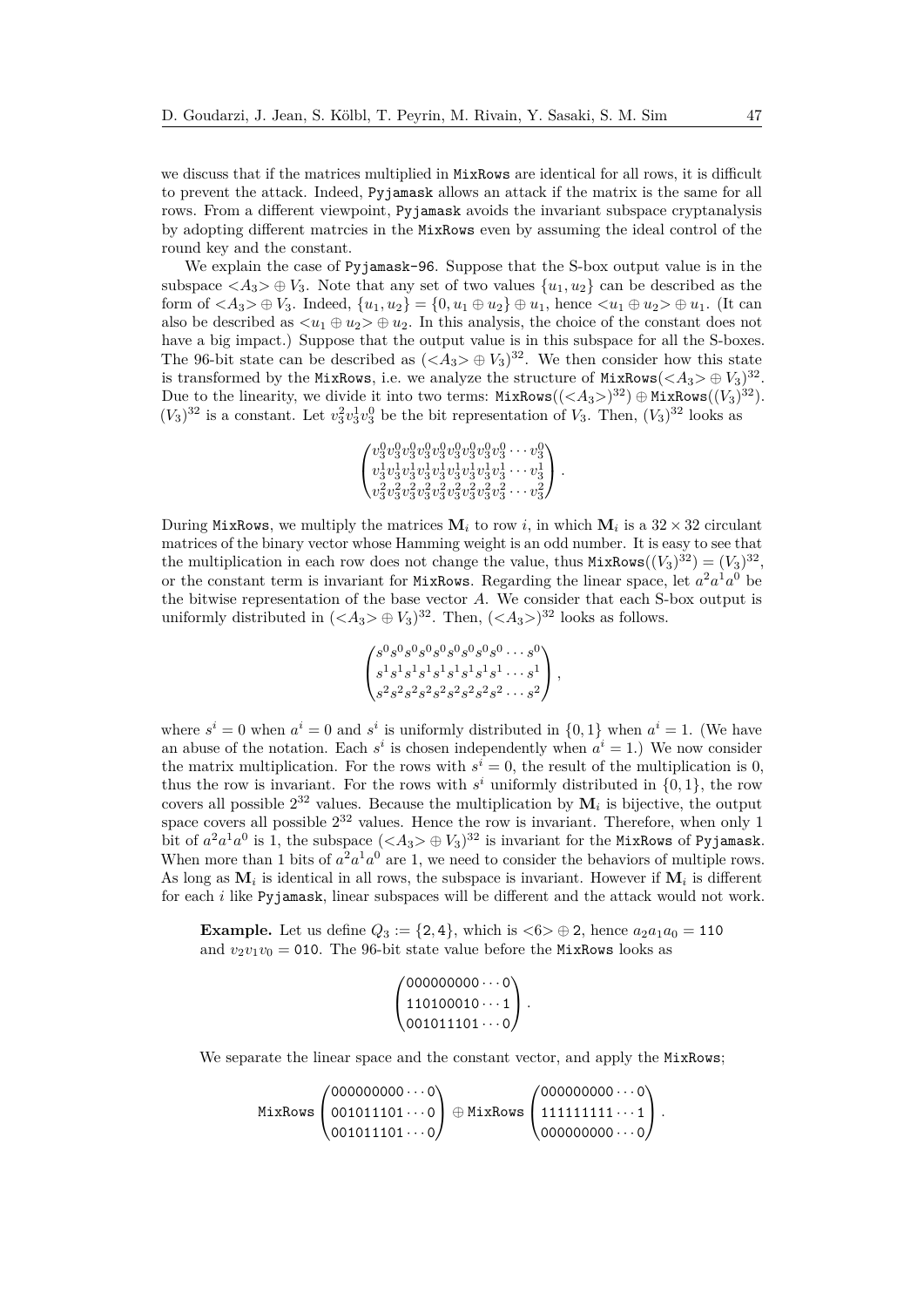The value after the MixRows is

$$
\left(\begin{matrix} 000000000\cdots 0 \\ l_0l_1l_2l_3l_4l_5l_6l_7l_8l_9\cdots l_{31} \\ \overline{l_0l_1l_2l_3l_4l_5l_6l_7l_8l_9\cdots l_{31}} \end{matrix}\right)\oplus \left(\begin{matrix} 000000000\cdots 0 \\ 11111111\cdots 1 \\ 000000000\cdots 0 \end{matrix}\right).
$$

 $l_i$  and  $\overline{l_i}$  are dependent on the matrices. If the same matrix is used in all the rows,  $l_i = \overline{l_i}$  holds hence the subspace  $\langle 6 \rangle \oplus 2$  is invariant. If different matrices are used, the column value does no longer stay in *<*6*>*.

It is easy to see that if the weight of  $a_2a_1a_0$  is 1, namely  $A_3$  is either 1, 2 or 4, the subspace is invariant even with different choices of  $M_i$ .

In order to construct the invariant subspace for the whole cipher, the property of the Sbox that maps  $\langle A \rangle \oplus V$  to  $\langle A' \rangle \oplus V'$  needs to be found. Moreover, to be iterative for each round, we further need the condition  $A = A'$ . The S-box applications to two values, from  $\{u_1, u_2\}$  to  $\{S(u_1), S(u_2)\}$ , is a mapping from  $\langle u_1 \oplus u_2 \rangle \oplus u_1$  to  $\langle S(u_1) \oplus S(u_2) \rangle \oplus S(u_1)$ . The exhaustive list of such a propagation is given in Table [12.](#page-17-1)

**Table 12:** Output subspace of  $S_3$  for the input  $\langle A \rangle \oplus V$ .

<span id="page-17-1"></span>

|    |                              |                                    | 2                            |                              |                              | 5.                           |                              |                              |
|----|------------------------------|------------------------------------|------------------------------|------------------------------|------------------------------|------------------------------|------------------------------|------------------------------|
|    | $\langle 2 \rangle \oplus 1$ | $<2> \oplus 1$                     | $<$ 3 $>$ $\oplus$ 5         | $<$ 3 $>$ $\oplus$ 5         | $<$ 6 $>$ $\oplus$ 2         | $<$ 6 $>$ $\oplus$ 2         | $\langle 7 \rangle \oplus 0$ | $\langle 7 \rangle \oplus 0$ |
| 2  | $\langle 7 \rangle \oplus 1$ | $<$ 6 $>$ $\oplus$ 3               | $\langle 7 \rangle \oplus 1$ | $<$ 6 $>$ $\oplus$ 3         | $<5> \oplus 2$               | $\lt4$ $>$ $\div$ 0          | $<5> \oplus 2$               | $\langle 4 \rangle \oplus 0$ |
| 3  | $\langle 4 \rangle \oplus 1$ | $<5$ $\rightarrow$ $\rightarrow$ 3 | $<5$ $>$ $\oplus$ 3          | $<$ 4 $>$ $\oplus$ 1         | $\langle 2 \rangle \oplus 0$ | $<$ 3 $>$ $\oplus$ 4         | $<$ 3 $>$ $\oplus$ 4         | $\langle 2 \rangle \oplus 0$ |
| 4  | $\langle 3 \rangle \oplus 1$ | $< 7 > \oplus 3$                   | $\langle 1 \rangle \oplus 6$ | $<5> \oplus 0$               | $<$ 3 $>$ $\oplus$ 1         | $< 7 > \oplus 3$             | $\lt 1$ $>$ $\oplus$ 6       | $<5$ $>$ $\oplus$ 0          |
| 5. | $<5> \oplus 1$               | $\langle 1 \rangle \oplus 2$       | $<$ 6 $>$ $\oplus$ 0         | $<$ 2 $>$ $\oplus$ 5         | $\langle 1 \rangle \oplus 2$ | $<5> \oplus 1$               | $<2> \oplus 5$               | $<$ 6 $>$ $\oplus$ 0         |
| 6  | $<$ 6 $>$ $\oplus$ 1         | $<$ 3 $>$ $\oplus$ 0               | $<$ 4 $>$ $\oplus$ 2         | $\langle 1 \rangle \oplus 4$ | $<$ 4 $>$ $\oplus$ 2         | $\langle 1 \rangle \oplus 4$ | $<$ 6 $>$ $\oplus$ 1         | $\langle 3 \rangle \oplus 0$ |
|    | $\langle 1 \rangle \oplus 0$ | $\langle 4 \rangle \oplus 3$       | $\langle 2 \rangle \oplus 4$ | $\langle 7 \rangle \oplus 2$ | $\langle 7 \rangle \oplus 2$ | $<$ 2 $>$ $\oplus$ 4         | $\langle 4 \rangle \oplus 3$ | $\langle 1 \rangle \oplus 0$ |

From Table [12,](#page-17-1) there are 6 patterns satisfying  $A = A'$ .

$$
\langle 3 \rangle \oplus 5 \rightarrow \langle 3 \rangle \oplus 4, \qquad \langle 3 \rangle \oplus 6 \rightarrow \langle 3 \rangle \oplus 4, \qquad \langle 5 \rangle \oplus 0 \rightarrow \langle 5 \rangle \oplus 1,
$$
  

$$
\langle 5 \rangle \oplus 5 \rightarrow \langle 5 \rangle \oplus 1, \qquad \langle 7 \rangle \oplus 3 \rightarrow \langle 7 \rangle \oplus 2, \qquad \langle 7 \rangle \oplus 4 \rightarrow \langle 7 \rangle \oplus 2.
$$

Recall that when the Hamming weight of  $A = A'$  is 1, then the subspace is invariant even with different matrices for each row during MixRows. As shown above, the Hamming weight of *A* is more than 1 for all the 6 patterns. Hence, the use of different matrices during MixRows helps to resist the invariant subspace cryptanalysis under the full control of the round key and the constant by the attacker.

Note that the actual round key and the constant is not controlled by the attacker. In fact, the key schedule of Pyjamask seems hard to control. By applying the same argument, Pyjamask-128 also resists the invariant subspace cryptanalysis.

# <span id="page-17-0"></span>**5 Implementation**

This section focuses on the implementation aspects of Pyjamask. We describe efficient implementations in software based on a bitslice strategy and in the presence of masking. We also provide implementation results on a Cortex-M4 processor and compare the masking performance of Pyjamask to AES-128. We finally give some estimations of the performances in hardware which show that, although optimized for (masked) software implementation, Pyjamask is still fairly lightweight in hardware.

### **5.1 Bitslice Implementation**

Bitslice is an general implementation strategy initially imagined for 3-WAY [\[DGV93\]](#page-26-3), and later used for DES and named bitslice by Biham in [\[Bih97\]](#page-25-10). It consists in performing several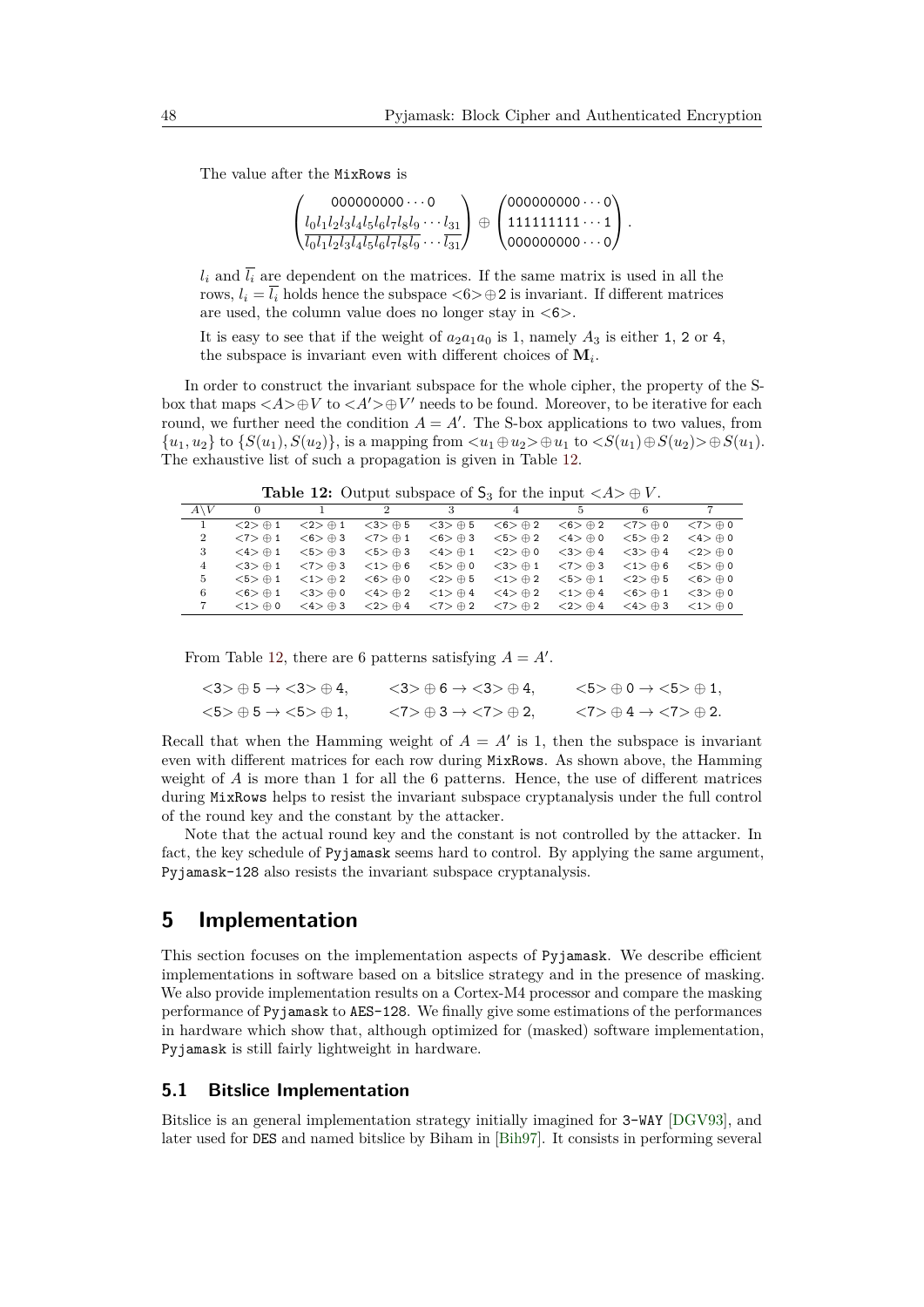parallel evaluations of a Boolean circuit in software where the logic gates are replaced by instructions working on registers of several bits. More precisely, each software bitwise instruction corresponds to the simultaneous execution of  $\ell$  Boolean logical gates, where  $\ell$  is the register size on the target architecture. This strategy was originally applied to compute  $\ell$  parallel evaluations of a full block cipher when several blocks must be processed and when parallelism is possible [\[Bih97\]](#page-25-10). It can also be applied to speed-up the encryption of a single block with parallel evaluations of the Sboxes [\[GLSV15\]](#page-26-1). For standard block ciphers made of SBoxes and linear operations, this implies that the only nonlinear operations in the parallel Sbox processing (and hence in the full cipher) are bitwise AND (or, NAND, OR, NOR) instructions between  $\ell$ -bit registers which is particularly well suited for the efficient application of high-order masking [\[GR17\]](#page-27-0).

Similarly to 3-WAY [\[DGV93\]](#page-26-3), BASEKING [\[Dae95\]](#page-25-3) or NOEKEON [\[DPAR00\]](#page-26-4) and LS-designs [\[GLSV15\]](#page-26-1), Pyjamask is especially tailored for bitslice implementation with a parallel computation of the Sboxes on architectures of size  $\ell = 32$ . In a bitslice implementation of Pyjamask, each row of the state is stored in a 32-bit register (three registers for Pyjamask-96 and four registers for Pyjamask-128). The key state is equally stored row-wise, which makes the key addition very simple (3 or 4 32-XOR).

The Sboxes enjoy simple Boolean representations, which makes their bitslice implementation very efficient. Let  $R_i$  denotes the *i*th row register, with  $i \in \{0, 1, 2\}$  for Pyjamask-96 and  $i \in \{0, 1, 2, 3\}$  for Pyjamask-128. Let  $\oplus$  and  $\wedge$  respectively denote the 32-XOR and 32-AND instructions. The Sbox layer can be implemented as follows:

**SubBytes (**Pyjamask-96**):** 1:  $R_0 \leftarrow R_0 \oplus R_1$ 2:  $R_1 \leftarrow R_1 \oplus R_2$ 3:  $R_2 \leftarrow R_2 \oplus (R_0 \wedge R_1)$ 4:  $R_0 \leftarrow R_0 \oplus (R_1 \wedge R_2)$ 5:  $R_1 \leftarrow R_1 \oplus (R_0 \wedge R_2)$ 6:  $R_2 \leftarrow R_2 \oplus R_0$ 7:  $R_0 \leftarrow R_0 \oplus R_1$ 8:  $R_2 \leftarrow \textsf{not}(R_2)$ 9:  $swap(R_0, R_1)$ 

**SubBytes** (Pyjamask-128):  
\n1: 
$$
R_0 \leftarrow R_0 \oplus R_3
$$
  
\n2:  $R_3 \leftarrow R_3 \oplus (R_0 \wedge R_1)$   
\n3:  $R_0 \leftarrow R_0 \oplus (R_1 \wedge R_2)$   
\n4:  $R_1 \leftarrow R_1 \oplus (R_2 \wedge R_3)$   
\n5:  $R_2 \leftarrow R_2 \oplus (R_0 \wedge R_3)$   
\n6:  $R_2 \leftarrow R_2 \oplus R_1$   
\n7:  $R_1 \leftarrow R_1 \oplus R_0$   
\n8:  $R_3 \leftarrow \text{not}(R_3)$   
\n9:  $\text{swap}(R_2, R_3)$ 

The binary matrix multiplication can be efficiently implemented thanks to the circulant property of the matrix. Let *R* denote an input row register, let *M* denote a circulant binary matrix and let *C* denote the leftmost column of *M*. By the circulant property, the product  $M \cdot R$  satisfies

$$
M \cdot R = (R[0] \cdot (C \ggg 0)) \oplus (R[1] \cdot (C \ggg 1)) \oplus \cdots \oplus (R[31] \cdot (C \ggg 31))
$$

where  $\gg$  denotes the right rotation operator and *R*[*i*] denotes the *i*th (leftmost) bit of *R*. In the above equation,  $R[i] \cdot (C \ggg i)$  stands for the scalar product of the 32-bit vector  $(C \gg i)$  by the bit  $R[i]$ . The binary matrix multiplication can hence be implemented in 32 steps which

• extract the *i*th bit of *R* and spread it to 32 bits to get a mask msk:

$$
\text{msk} = \begin{cases} 0 \text{x00000000} & \text{if } R[i] = 0\\ 0 \text{x} \text{f} \text{f} \text{f} \text{f} \text{f} & \text{if } R[i] = 1 \end{cases}
$$

• update an accumulator acc:

$$
\mathtt{acc} = \mathtt{acc} \oplus (\mathtt{msk} \wedge (C \ggg i)) \; .
$$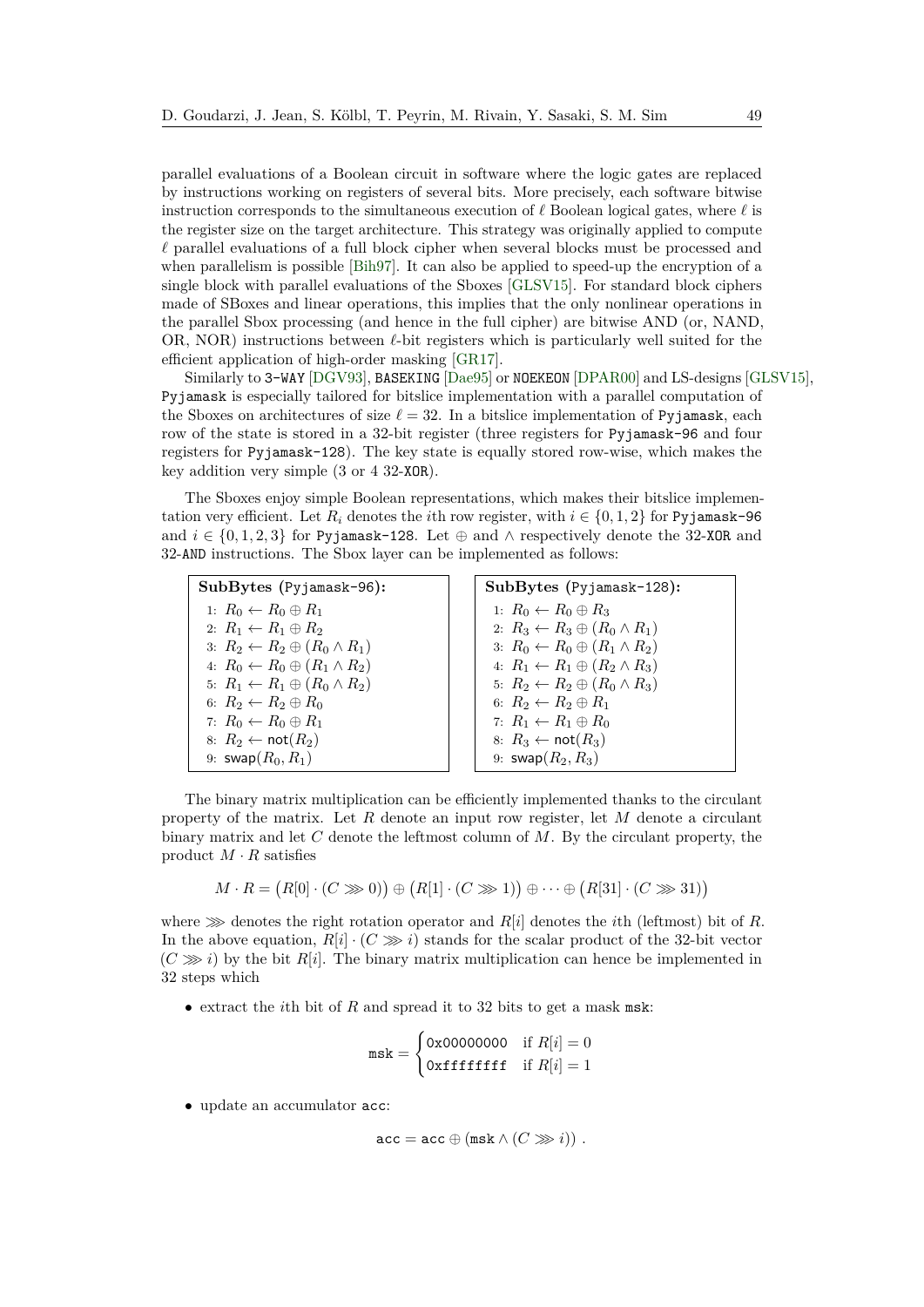In C, the computation of msk can be done as  $msk = 0 - R[i]$ . In ARM v7, it comes for free thanks to the *arithmetic shift right* (ASR), which can be applied to an instruction operand. A slightly faster implementation could be obtained by the use of look-up tables. We purposely avoided such an implementation strategy for the sake of security against cache timing attacks.

#### **5.2 Masked Implementation**

In the following, we assume that a source of randomness is available to the masked implementation, such as a physical true random number generator. When queried, the source of randomness output *fresh* random bits, i.e., unpredictable random bits which are statistically independent of the previously generated bits.

In a masked implementation of Pyjamask, the state is split into *d* shares state[0], ..., state[*d* − 1]. This number of shares *d* is called the *masking order* of the implementation in the following. All along the computation, the shares are processed in such a way that the following relation is always satisfied:

$$
\mathtt{state}[0] \oplus \mathtt{state}[1] \oplus \cdots \oplus \mathtt{state}[d-1] = \mathtt{state}~.
$$

At the beginning of the computation,  $d-1$  of the shares are filled with fresh randomness and the last one is computed according to the above equation. The same applies to the key state, which yields shared round keys roundkey[*i*][*j*], where  $i \in [0, 14]$  is the round index and  $j \in [0, d-1]$  is the share index.

The linear operations are applied share-wisely. Namely, the MixRows operation is performed as

for 
$$
j = 0
$$
 to  $d - 1$  do: state[j]  $\leftarrow$  MixRows(state[j]) .

The AddRoundKey operation (for the *i*th round key) is performed as

for  $j = 0$  to  $d - 1$  do: state[*j*] ← AddRoundKey(state[*j*], roundkey[*i*][*j*]) .

Being fully linear, the key schedule can also be applied share-wisely. Let us denote key[0],  $\ldots$ , key[ $d-1$ ], the shares of the secret key. The key schedule is initially performed as

$$
\textbf{for} \:\: j = 0 \:\: \textbf{to} \:\: d-1 \:\: \textbf{do:} \:\: \texttt{roundkey}[0:14][j] \leftarrow \text{KeySchedule}(\texttt{key}[j])\:.
$$

Note that in order to keep the consistency, the constant addition is applied in the key schedule for a single share, let's say for  $i = 0$ , and it is skipped for the other shares.

The Sbox layer is computed according to the circuits described above where each 32-XOR operation is replaced by *d* share-wise 32-XOR operations and where the 32-AND are performed using a secure masked multiplication scheme. Specifically, we use an ISW *multiply and accumulate* (MACC), which computes the following operation

$$
C \leftarrow C \oplus (A \wedge B) \tag{1}
$$

on the shares of *A*, *B* and *C*. From the input shares  $(A_1, \ldots, A_d)$ ,  $(B_1, \ldots, B_d)$ , and  $(C_1, \ldots, C_d)$ . The ISW MACC operation is simply obtained from the standard ISW AND operation [\[ISW03\]](#page-27-10) in which the output shares  $C_i$  are not initialized to 0 but seen as a third input. Specifically, the ISW MACC proceeds as follows: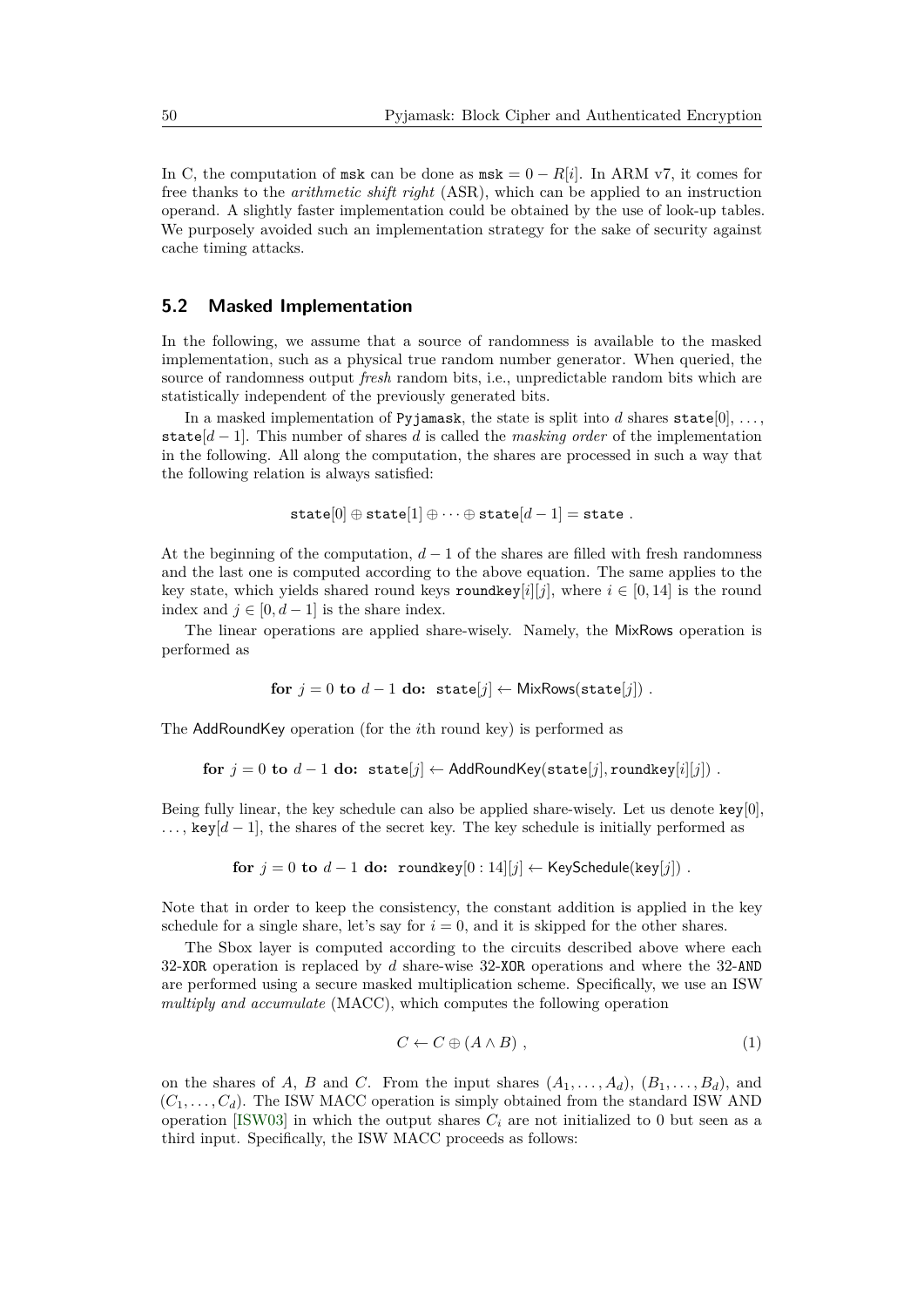**ISW MACC:** 1: **for**  $i = 1$  **to**  $d$  **do** 2:  $C_i \leftarrow C_i \oplus (A_i \wedge B_i)$ 3: **for**  $j = i + 1$  **to**  $d$  **do** 4:  $\overrightarrow{R} \leftarrow \overrightarrow{\$}$ 5:  $C_i \leftarrow C_i \oplus R$ 6:  $C_j \leftarrow C_j \oplus ((A_i \wedge B_j) \oplus R)$ 7:  $C_j \leftarrow C_j \oplus (A_j \wedge B_i)$ 8: **end for** 9: **end for**

In the above pseudocode,  $R \leftarrow \$$  denotes the sampling of a random 32-bit value, through a (physical true, or pseudo) random number generator. It can be checked that the output shares satisfy

$$
\bigoplus\nolimits_{j=1}^d C_j^{(out)} = \bigoplus\nolimits_{j=1}^d C_j^{(in)} \oplus \left(\bigoplus\nolimits_{j=1}^d A_j\right) \wedge \left(\bigoplus\nolimits_{j=1}^d B_j\right) = C \oplus \left(A \wedge B\right).
$$

For high-order masking, where *d* is up to several dozens, the ISW MACC is the most time-consuming operation of the masked implementation of Pyjamask since it requires  $O(d^2)$  elementary operations against  $O(d)$  for the linear parts. This is hence the operation to be primarily optimized. In practice, an implementation of the ISW MACC is composed of logical instructions as well as memory accesses to read and write the input shares and the intermediate results. While the number of logical operations {⊕*,* ∧} and the number of RNG invocations are fully determined by the masking order *d*, an efficient implementation should try to optimize the memory accesses and the loop management.

**Cortex-M4 implementations.** Our benchmark implementations target ARM (v7) architectures and have been benchmarked on a Cortex-M4 processor. The binary matrix multiplication and ISW MACC routines have been written and optimized at the assembly level. Using the implementation strategy described above, we get a binary matrix multiplication with a total of  $32 \times 3$  CPU instructions. For the ISW MACC, we have developed two variants. In the basic setting (variant v1) the shares  $A_i$ ,  $B_i$ ,  $C_i$  are kept in CPU registers during the whole iteration *i*. The shares  $A_j$ ,  $B_j$ ,  $C_j$  are read (from memory) and the share  $C_i$  is written (in memory) at each iteration *j*. Three pointers are used for the three sharings. Given the loop indexes and the RNG address, this ISW MACC routine makes full usage of the CPU registers. In the speed-optimized setting (variant v2) the iteration of the main loop are processed by pairs  $(i, i + 1)$ . The shares  $A_i$ ,  $B_i$ ,  $C_i$ ,  $A_{i+1}$ ,  $B_{i+1}, C_{i+1}$  are kept in CPU registers during the whole pair of iterations  $(i, i + 1)$ . This is made possible by only keeping the address of the state and by hardcoding the mapping between the indexes of the state rows and the operands *A*, *B* and *C*. We hence need one instance of the ISW MACC per MACC instruction in the Sbox (i.e. 3 for Pyjamask-96 and 4 for Pyjamask-128). This variant  $(v2)$  is hence faster but slightly heavier in code size.

**Source Code.** The software source code of Pyjamask block cipher is available at:

<https://github.com/pyjamask-cipher>

### **5.3 Implementation Results**

Our implementation have been benchmarked on an STM32F4 Discovery board. This board embeds an ARM Cortex-M4 processor, which can be clocked up to 168 MHz, and multiple peripherals among which a hardware Random Number Generator (RNG). The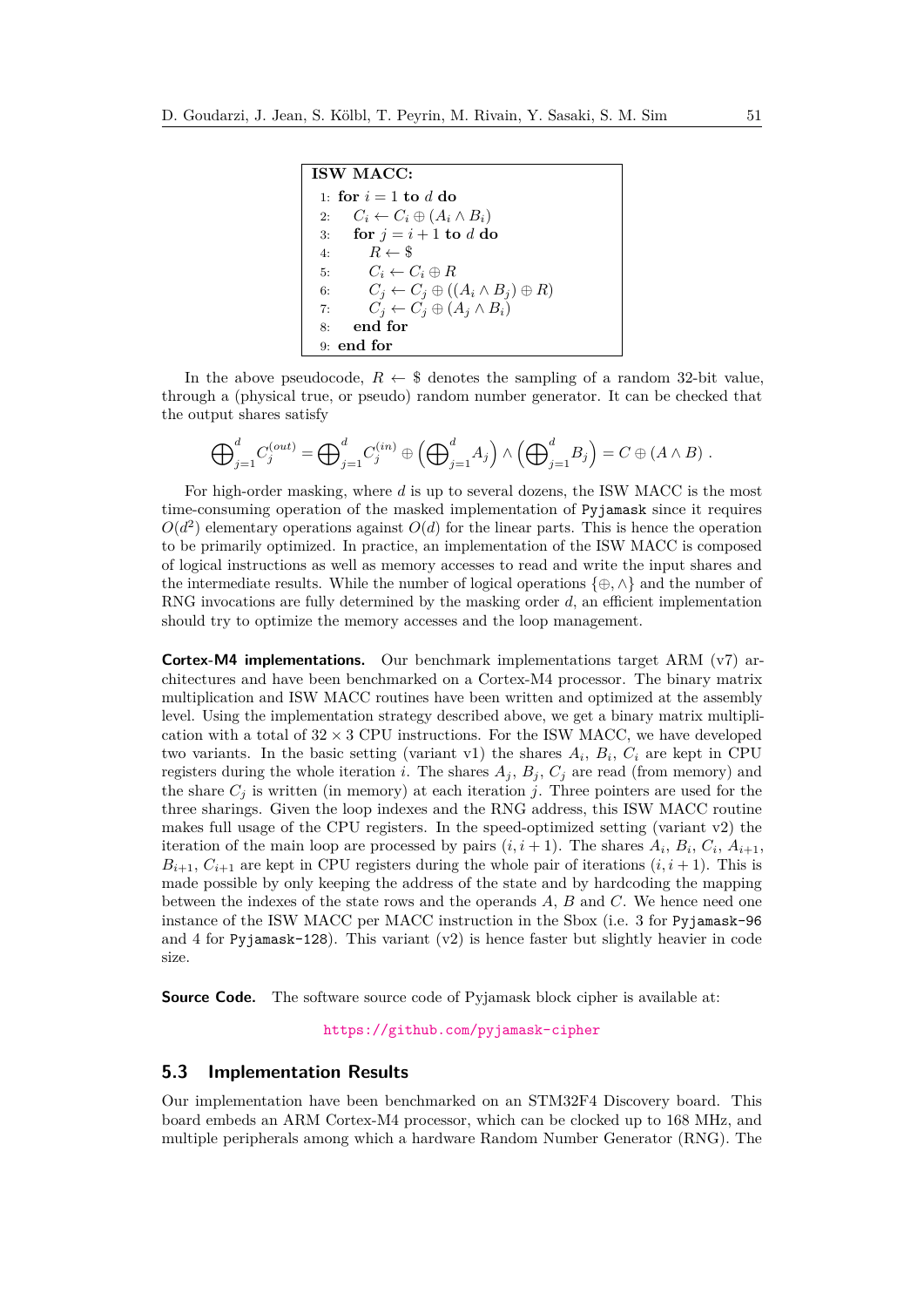RNG comprises a hardware status register indicating when a new 32-bit word of fresh randomness is available, which occurs every 65 clock cycles (duration of the entropy pooling phase). When fresh randomness is available, it can be accessed through a load instruction in a single clock cycle. We have benchmarked our implementation with the two following RNG modes.

- *Pooling mode:* The RNG routine checks the availability of fresh randomness before reading the RNG output register. This takes a few clock cycles for testing, possibly waiting up to 65 clock cycles (depending on the last read), plus a few clock cycles for reading and managing the routine call. This mode is typically what one should do on the considered STM32F4 board.
- *Fast mode:* The RNG routine simply reads the RNG output register (without wondering whether fresh randomness is ready). This mode simulates a context in which the target architecture has a fast hardware RNG with a pooling phase taking a small number of clock cycles (so that fresh randomness is always ready when the RNG is read).

[Table 13](#page-22-0) summarizes the obtained performances for the two implementation variants  $(v1 / v2)$ , the two RNG modes (pooling / fast), and for a masking order *d* scaling from 4 to 128. These results have been obtained using the -Ofast compilation option (which optimizes the timings). In all the scenarios, the performances of encryption and decryption are similar. We observe in particular that for a masking order  $d = 128$  our implementations of Pyjamask-96 and Pyjamask-128 run in 6.3 and 8.1 megacycles in fast RNG mode, which makes 38 and 48.5 milliseconds assuming a 168 MHz clock. In pooling RNG mode this increases to 28.5 and 37.9 megacycles (which makes 170 and 225.5 milliseconds with a 168 MHz clock).

We note that the code size slightly increases with the masking order up to  $d = 16$  and then drops by a factor 2. This is presumably due to the fact that the compiler unrolls the loops in the C code up to a certain number of iterations.

# **5.4 Comparison**

**Implementation Results.** Up to our knowledge, only a few papers in the literature provide implementation results for masking of high orders (e.g., *d >* 4). In [\[WVGX15\]](#page-28-6), Wang et al. describe an efficient implementation of AES in ARM NEON (typically on a Cortex-A8 processor) for a masking order up to  $d = 8$ . Their implementation takes advantage of the NEON 128-bit vector instructions, which makes it hard to compare to our implementations.

In [\[GR17\]](#page-27-0), Goudarzi and Rivain presents several low-level optimization of various masking schemes on ARM v7 architectures. In particular, they benchmark efficient bitslice implementations of AES and PRESENT for a masking order up to  $d = 11$ . We have benchmarked their bitslice AES implementation on the STM32F4 board. The results are given in [Table 14](#page-22-1) and compared to our implementations of Pyjamask-128. We note that the AES implementation of [\[GR17\]](#page-27-0) takes an expanded masked key as input and does not perform the AES key schedule. We see that compared to this optimized implementation, our implementation of Pyjamask-128 (v2) is between 3 and 4 times faster at high orders.

Finally, Journault and Standaert report efficient masked bitslice implementations of AES and Fantomas in [\[JS17\]](#page-27-3) at the order *d* = 32. They give performance results for a Cortex-M4 processor embedded on a SAM4C-EK evaluation board. On this board the pooling phase of the RNG takes 80 clock cycles, which is slightly slower than on the STM32F4 board but the results are still comparable. Their AES implementation runs in 9.7 megacycles and their Fantomas implementation in 4.1 megacycles. In comparison, our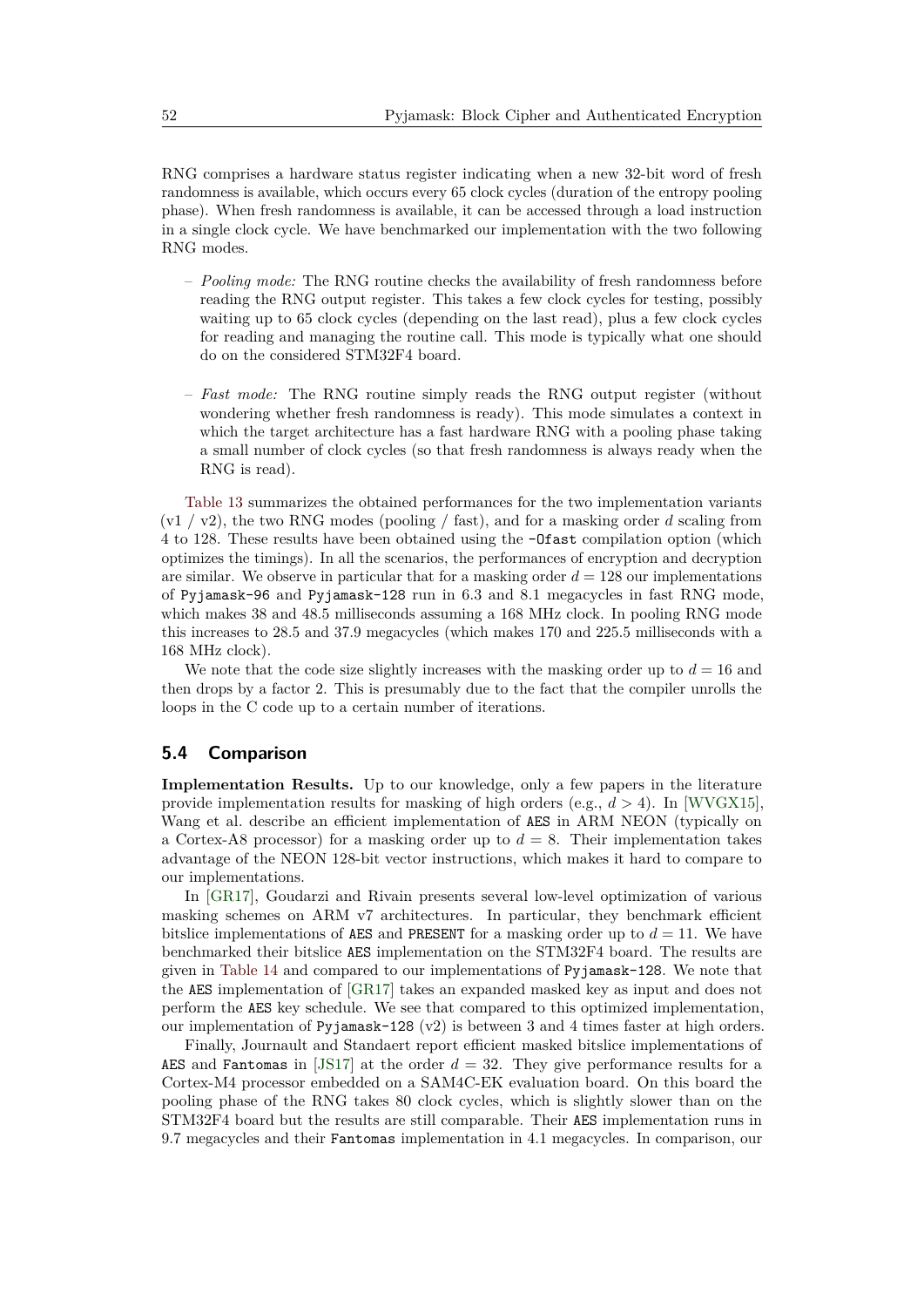<span id="page-22-0"></span>

|                  | Variant        | <b>TRNG</b>              | $d=4$ | $d=8$                | $d=16$ | $d=32$ | $d=64$ | $d = 128$ |
|------------------|----------------|--------------------------|-------|----------------------|--------|--------|--------|-----------|
|                  |                |                          |       | Timings (kilocycles) |        |        |        |           |
|                  | v1             | pooling                  | 59    | 178                  | 606    | 2213   | 8173   | 30772     |
| Pyjamask-96      | v1             | fast                     | 41    | 95                   | 249    | 736    | 2419   | 8253      |
|                  | v2             | pooling                  | 55    | 165                  | 556    | 2018   | 7397   | 28518     |
|                  | v2             | fast                     | 38    | 86                   | 215    | 604    | 1898   | 6341      |
|                  | v1             | pooling                  | 74    | 230                  | 792    | 2918   | 10807  | 40890     |
| Pyjamask-128     | v1             | fast                     | 51    | 119                  | 316    | 948    | 3145   | 10858     |
|                  | v2             | pooling                  | 69    | 213                  | 726    | 2657   | 9785   | 37901     |
|                  | v2             | fast                     | 47    | 106                  | 267    | 758    | 2398   | 8102      |
|                  |                |                          |       | RAM (kilobytes)      |        |        |        |           |
| Pyjamask-96      | v1/v2          | $\overline{\phantom{0}}$ | 1.2   | 2.2                  | 4.1    | 8.2    | 16.2   | 32.3      |
| Pyjamask-128     | v1/v2          | ٠                        | 1.2   | 2.2                  | 4.2    | 8.3    | 16.6   | 32.9      |
|                  |                |                          |       | Code size (bytes)    |        |        |        |           |
| Pyjamask-96      | v <sub>1</sub> | ۰                        | 3712  | 5296                 | 5320   | 2892   | 2896   | 2920      |
|                  | v2             | ۰                        | 5340  | 6922                 | 6952   | 4524   | 4528   | 4552      |
| Pyjamask-128     | v <sub>1</sub> | ۰                        | 4070  | 5776                 | 5686   | 3158   | 3198   | 3198      |
|                  | v2             | $\overline{\phantom{a}}$ | 5696  | 7418                 | 7306   | 4778   | 4818   | 4818      |
| $Pj-96 + Pj-128$ | v1             | ٠                        | 6652  | 9940                 | 9872   | 4920   | 4964   | 4988      |
|                  | v2             | ۰                        | 8232  | 11516                | 11452  | 6504   | 6548   | 6572      |

**Table 13:** Performance benchmark on ARM Cortex-M4.

**Table 14:** Performance comparison on ARM Cortex-M4.

<span id="page-22-1"></span>

|                | Variant | <b>TRNG</b> | $d=4$ | $d=8$                | $d=16$ | $d=32$ | $d=64$ | $d = 128$ |
|----------------|---------|-------------|-------|----------------------|--------|--------|--------|-----------|
|                |         |             |       | Timings (kilocycles) |        |        |        |           |
| AES-128 [GR17] |         | pooling     | 153   | 547                  | 2072   | 8073   | 30572  | 121430    |
|                | ٠       | fast        | 86    | 237                  | 746    | 2592   | 9597   | 36882     |
|                | v1      | pooling     | 74    | 230                  | 792    | 2918   | 10807  | 40890     |
| Pyjamask-128   | v1      | fast        | 51    | 119                  | 316    | 948    | 3145   | 10858     |
|                | v2      | pooling     | 69    | 213                  | 726    | 2657   | 9785   | 37901     |
|                | v2      | fast        | 47    | 106                  | 267    | 758    | 2398   | 8102      |
|                |         |             |       | RAM (kilobytes)      |        |        |        |           |
| AES-128 [GR17] |         | ۰           | 2.4   | 4.8                  | 9.6    | 19.2   | 38.4   | 76.8      |
| Pyjamask-128   | v1/v2   | ۰           | 1.2   | 2.2                  | 4.2    | 8.3    | 16.6   | 32.9      |
|                |         |             |       | Code size (bytes)    |        |        |        |           |
| AES-128 [GR17] |         | ٠           | 7532  | 7532                 | 7532   | 7532   | 7532   | 7532      |
| Pyjamask-128   | v1      | ۰           | 4070  | 5776                 | 5686   | 3158   | 3198   | 3198      |
|                | v2      | ٠           | 5696  | 7418                 | 7306   | 4778   | 4818   | 4818      |

implementations of Pyjamask-128 at order *d* = 32 run in 2.9 megacycles (v1) and 2.6 megacycles (v2) in pooling RNG mode.

**High-Level Comparison.** We provide hereafter a more general comparison of the Pyjamask design to the state of the art. As explained in [Section 3,](#page-8-0) the prime efficiency parameter for a masked bitslice implementation at high orders on a  $\ell\text{-bit}$  architecture is the number  $\ell\text{-AND}.$ We therefore report in [Table 15](#page-23-0) the counts of 32-AND and 64-AND for several 96-bit and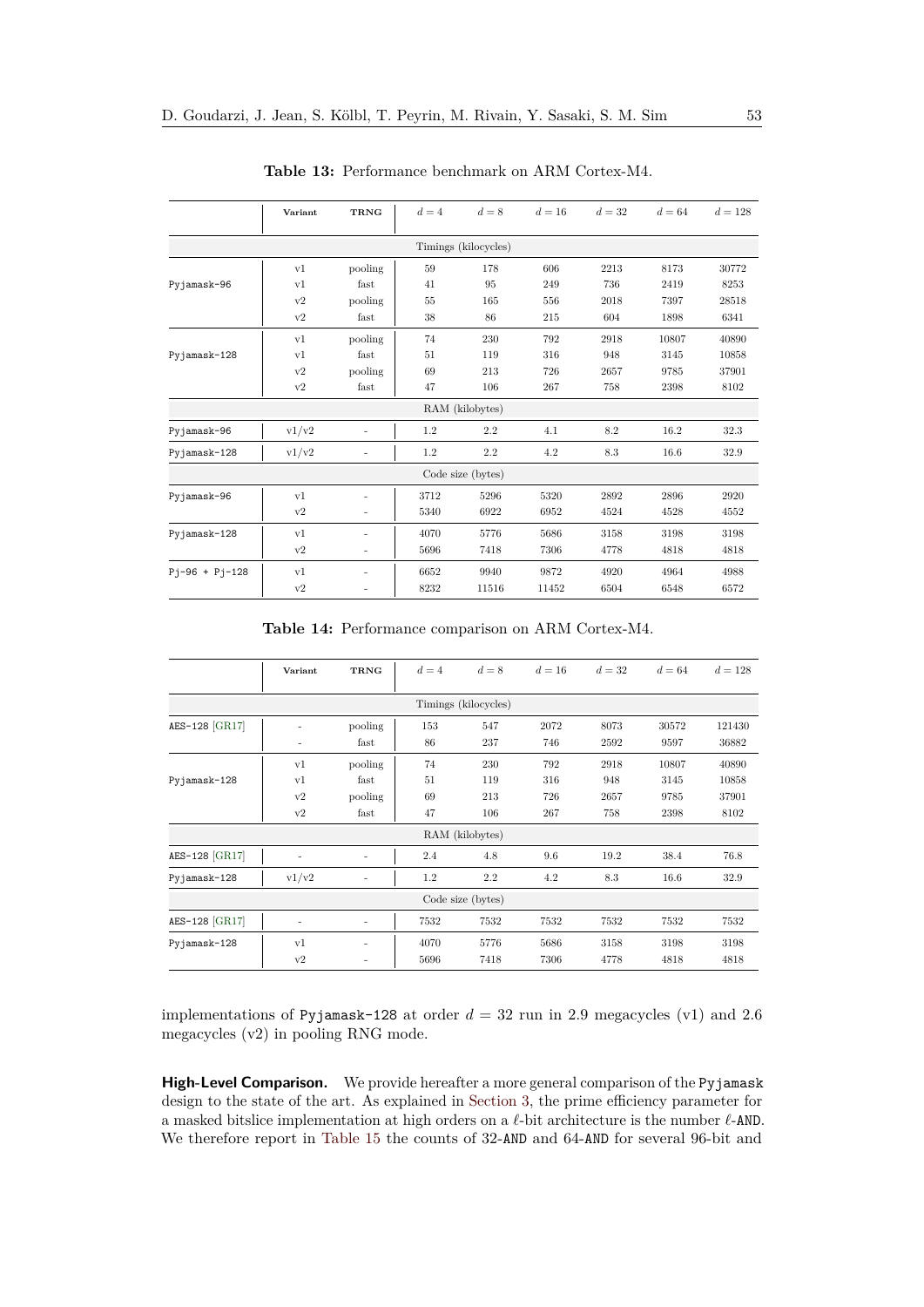128-bit ciphers. For Pyjamask-96, the Sbox is composed of 3 multiplications. This implies that we can compute the full Sbox layer with three 32-AND. For Pyjamask-128, the Sbox is composed of 4 multiplications that can be computed as 2 pairs of parallel multiplications. This implies that we can compute the full Sbox layer with four 32-AND or with two 64-AND. For completeness we also report the total count of Boolean AND operations. Note that we ignore the AND operations in the key schedule.

First bitslice oriented block ciphers, such as 96-bit 3-WAY [\[DGV93\]](#page-26-3) or its 192-bit variant BASEKING [\[Dae95\]](#page-25-3), already provided a very small number of AND gates count. In fact, our proposal Pyjamask-96 is very similar to 3-WAY and its three 32-bit word general structure. We note however that due to the absence of an actual key schedule, 3-WAY is very vulnerable to related-key cryptanalysis: it was shown [\[KSW97\]](#page-28-7) that it could be broken with only a single related key query and about  $2^{22}$  chosen plaintexts. This attack also applies to BASEKING. In the case of Pyjamask, we decided to avoid or at least complicate such practical attacks by using a relatively simple key schedule, with little impact on performances. While the question on the relevance in practice of related-key attacks remains open, such related-key differential paths could have devastating effects if the cipher were to be used in some block-cipher based compression function. We believe this robustness for a very small performance cost is a good trade-off.

<span id="page-23-0"></span>**Table 15:** Comparison of the bitwise multiplicative complexity of several ciphers.

|                                           | key size | $#$ rounds            | $#$ AND | $# 32-AND$ | $# 64-AND$ |
|-------------------------------------------|----------|-----------------------|---------|------------|------------|
|                                           |          | 96-bit block ciphers  |         |            |            |
| SIMON-96/96 [BSS+17]                      | 96       | 52                    | 4992    | $104*$     | $52*$      |
| SIMON-96/144 [BSS+17]                     | 144      | 54                    | 5184    | $108*$     | $54*$      |
| 3-WAY [DGV93]                             | 96       | 11                    | 1056    | 33         | $33*$      |
| Pyjamask-96                               | 128      | 14                    | 1344    | 42         | $42*$      |
|                                           |          | 128-bit block ciphers |         |            |            |
| LowMC-128 $(m = 3)$ [ARS <sup>+</sup> 15] | 128      | 88                    | 792     | 88*        | 88*        |
| AES-128 [GR17]                            | 128      | 10                    | 5120    | 160        | $100*$     |
| SIMON-128/128 [BSS+17]                    | 128      | 68                    | 4352    | 136        | 68         |
| NOEKEON [DPAR00]                          | 128      | 16                    | 2048    | 64         | 32         |
| Robin [GLSV15]                            | 128      | 16                    | 3072    | 96         | $96*$      |
| Fantomas [GLSV15]                         | 128      | 12                    | 2304    | 72         | $72*$      |
| Mysterion-128 [JSV17]                     | 128      | 12                    | 1536    | 48         | 24         |
| Pyjamask-128                              | 128      | 14                    | 1792    | 56         | 28         |

<sup>∗</sup> Does not achieve full parallelization (i.e. some registers are not full with data).

# **5.5 Hardware Implementation**

We provide hereafter some estimation for an encryption-only round-based implementations of Pyjamask-128 on ASIC using UMC 180 technology.

In order to minimize the number of rounds needed and thus the amount of non-linear operations, Pyjamask uses an important amount of binary XOR operations. As XOR gates are not so cheap  $(2.67 \text{ GE}^1 \text{ on UMC } 180 \text{ for example using MAO11 gates, compared})$  $(2.67 \text{ GE}^1 \text{ on UMC } 180 \text{ for example using MAO11 gates, compared})$  $(2.67 \text{ GE}^1 \text{ on UMC } 180 \text{ for example using MAO11 gates, compared})$ with 1 GE of a NAND gate), this will have a negative impact on the area of ASIC implementations.

**Memory Size.** For an internal state of 128 bits and a 128-bit key, 256 bits need to stored. which amounts to about  $256 \cdot 4.67 = 1195$  GE.

<span id="page-23-1"></span><sup>&</sup>lt;sup>1</sup>A *Gate Equivalent* (GE) is the area of the smallest 2-input NAND gate in the cell library under consideration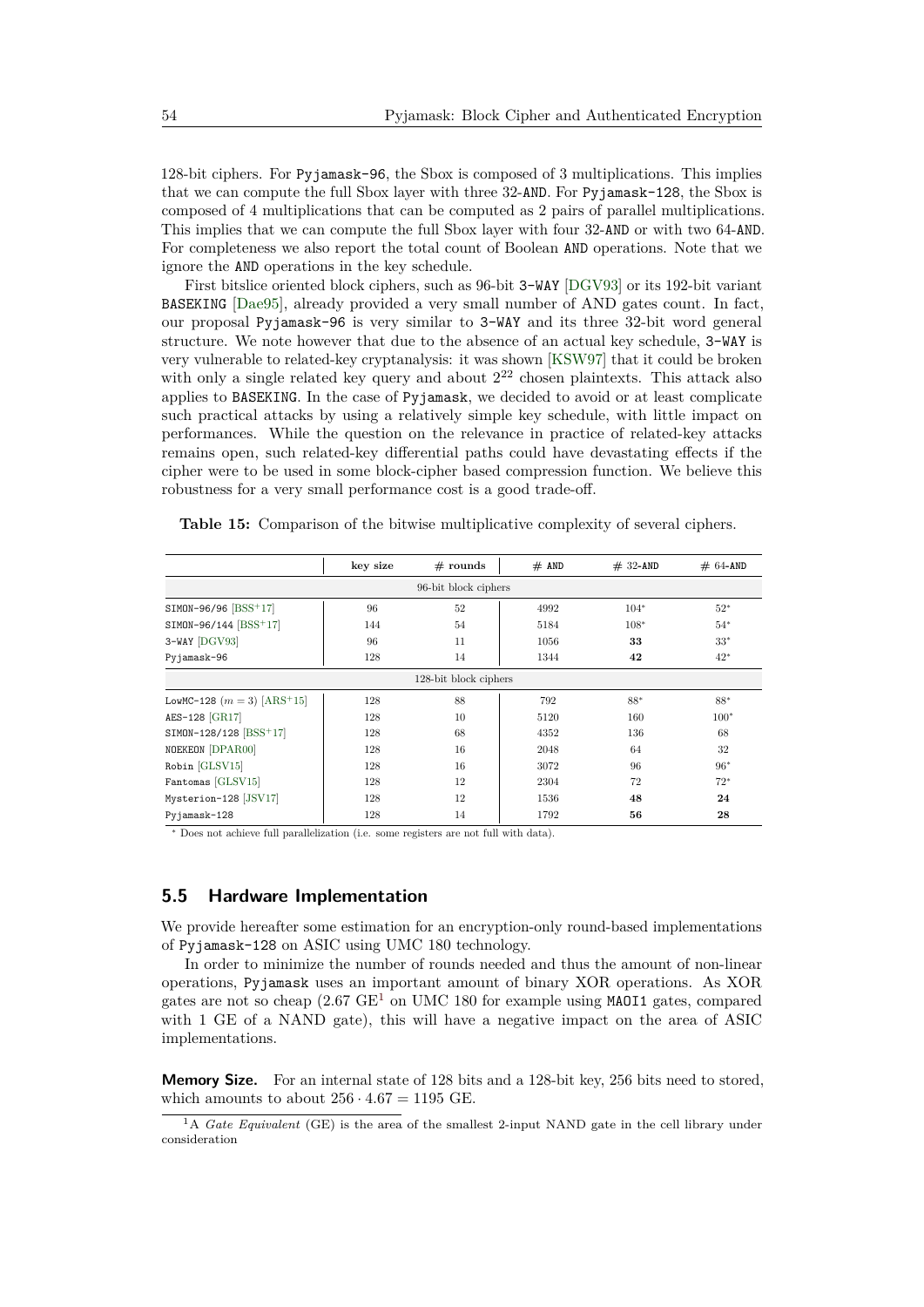**Sbox.** In Pyjamask-128, there are 32 Sboxes of 4 bits, and each can be implemented with 4 AND gates and 7 XOR/XNOR gates. This amounts to about  $32 \times (4 \cdot 1.33 + 7 \cdot 2.67)$  = 768 GE.

**Binary Matrices.** The cipher relies on five matrices of dimension 32 over  $\mathbb{F}_2$ : four to update the internal state, and one for the key update. Using Paar's algorithm [\[Paa97\]](#page-28-3), we have evaluated that the matrices  $M_0$ ,  $M_1$ ,  $M_2$ ,  $M_3$  and  $M_K$  can be implemented using 175, 144, 199, 144 and 200 XOR gates respectively (maybe less if better implementations are found using more advanced algorithms). This amounts to  $(175 + 144 + 199 + 144 +$  $200) \cdot 2.67 = 2302$  GE for encryption only. Since our operating mode requires inverse operation of the matrices for the decryption process, we evaluated again with Paar's algorithm that the matrices  $M_0$ ,  $M_1$ ,  $M_2$ ,  $M_3$  and  $M_K$  can be implemented using 344, 345, 346, 347 and 345 XOR gates respectively with their inverses. This amounts to  $(344 + 345 + 346 + 347 + 345) \cdot 2.67 = 4611$  GE for encryption and decryption.

**Column Diffusion of Key Schedule.** The key scheduling operation also relies on 32 binary matrices of dimension 4, and each can be implemented with only 6 XORs. This amounts to about  $32 \times (6 \cdot 2.67) = 512$  GE.

**Key Addition.** To XOR the subkey into the state, 128 XOR gates with two inputs are requires. This amounts to about  $128 \times 2.67 = 342$  GE.

**Constant Addition.** The XOR of round constant is negligible, only a dozen 1 bits have to be XORed.

**Control Logic.** Extra logic to control the execution flow is hard to predict, but for lightweight ciphers it usually contributes to a small percentage of the total area. Moreover, Pyjamask has a very regular structure that should reduce the significance of that part in the whole implementation size. Therefore, we will not count the control logic in our estimation.

In total, we estimate that a Pyjamask-128 round-based implementation (encryption only) should require about 5200 GE (and 14 cycles), which remains much better than an AES round-based implementation [\[SMTM01\]](#page-28-8). With both encryption and decryption one would require about 7500 GE. We emphasize that this is only a very rough estimation.

A possible better trade-off than this basic round-based implementation would be to rely on the circulant structure on the diffusion matrices and to compute them in a circulant way: this would allow a important reduction of the implementation size at the expense of using more cycles. We note that other performance improvements could probably be considered: for instance, better implementations of the matrices (requiring less XOR gates), use of more complex gates such as XOR3 that compute the XOR of three values (one XOR3 gate is generally cheaper than two XOR2 gates), etc.

# **Acknowledgements**

The authors would like to thank the anonymous referees for their very valuable and constructive comments. We are especially gratefull to Joan Daemen for his thorough reviews and comments. We are also grateful to Quan Quan Tan for providing an easy-to-use implementation of Paar's algorithm. This work was partially supported by the French FUI-AAP25 VeriSiCC project.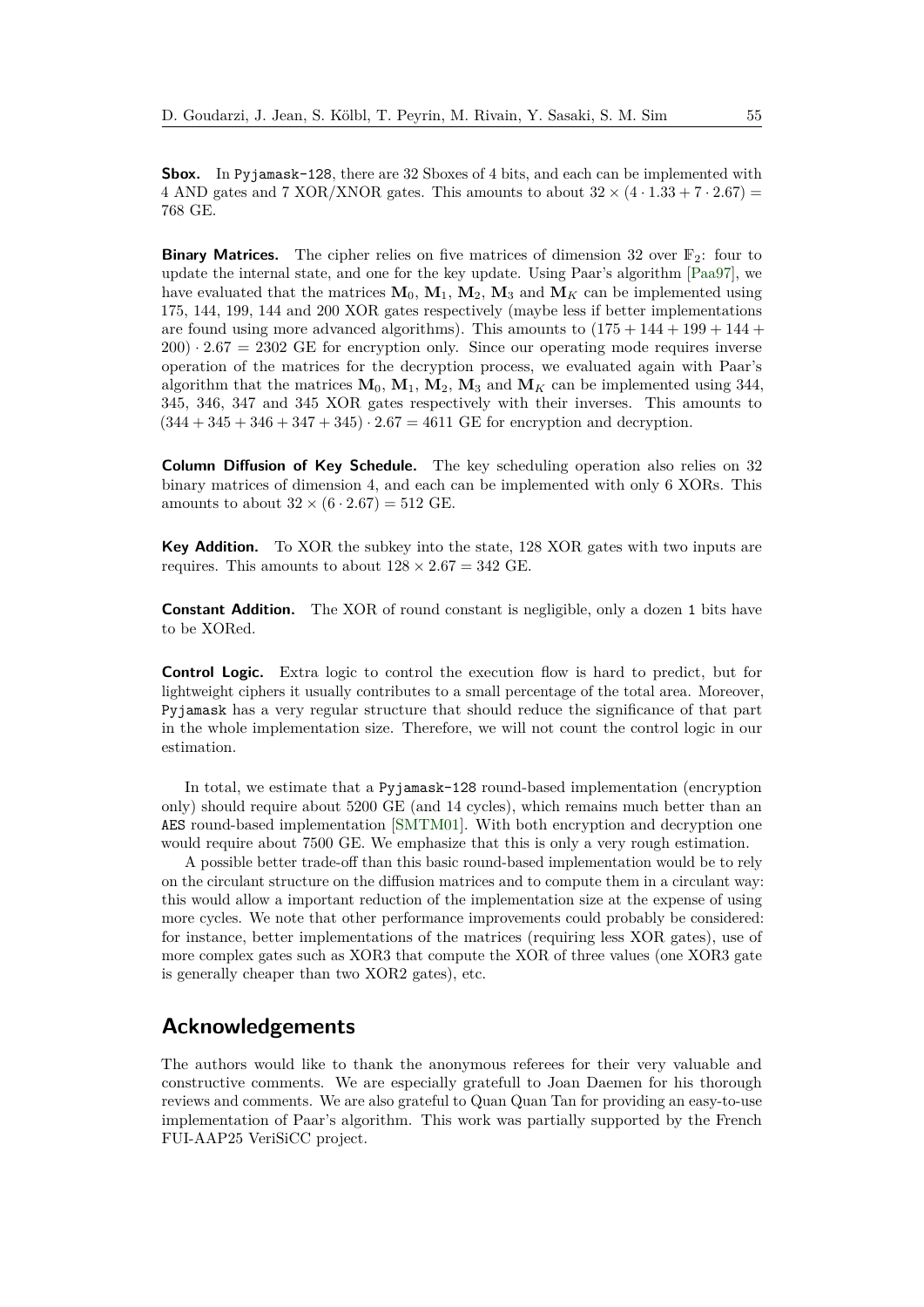# **References**

- <span id="page-25-0"></span>[AP13] Nadhem J. AlFardan and Kenneth G. Paterson. Lucky thirteen: Breaking the TLS and DTLS record protocols. In *2013 IEEE Symposium on Security and Privacy*, pages 526–540, Berkeley, CA, USA, May 19–22, 2013. IEEE Computer Society Press.
- <span id="page-25-2"></span>[ARS<sup>+</sup>15] Martin R. Albrecht, Christian Rechberger, Thomas Schneider, Tyge Tiessen, and Michael Zohner. Ciphers for MPC and FHE. In Elisabeth Oswald and Marc Fischlin, editors, *Advances in Cryptology – EUROCRYPT 2015, Part I*, volume 9056 of *Lecture Notes in Computer Science*, pages 430–454, Sofia, Bulgaria, April 26–30, 2015. Springer, Heidelberg, Germany.
- <span id="page-25-7"></span>[BBI<sup>+</sup>15] Subhadeep Banik, Andrey Bogdanov, Takanori Isobe, Kyoji Shibutani, Harunaga Hiwatari, Toru Akishita, and Francesco Regazzoni. Midori: A block cipher for low energy. In Tetsu Iwata and Jung Hee Cheon, editors, *Advances in Cryptology - ASIACRYPT 2015 - 21st International Conference on the Theory and Application of Cryptology and Information Security, Auckland, New Zealand, November 29 - December 3, 2015, Proceedings, Part II*, volume 9453 of *Lecture Notes in Computer Science*, pages 411–436. Springer, 2015.
- <span id="page-25-9"></span>[BCC11] Christina Boura, Anne Canteaut, and Christophe De Cannière. Higher-order differential properties of keccak and *Luffa*. In *FSE*, volume 6733 of *Lecture Notes in Computer Science*, pages 252–269. Springer, 2011.
- <span id="page-25-5"></span>[BDPA06] Guido Bertoni, Joan Daemen, Michaël Peeters, and Gilles Van Assche. RadioGatún, a belt-and-mill hash function. *IACR Cryptology ePrint Archive*, 2006:369, 2006.
- <span id="page-25-10"></span>[Bih97] Eli Biham. A fast new DES implementation in software. In Eli Biham, editor, *Fast Software Encryption – FSE'97*, volume 1267 of *Lecture Notes in Computer Science*, pages 260–272, Haifa, Israel, January 20–22, 1997. Springer, Heidelberg, Germany.
- <span id="page-25-6"></span>[Bro98] Andries E. Brouwer. Bounds on the size of linear codes. In Vera S. Pless and W.Cary Huffman, editors, *Handbook of Coding Theory*, chapter 4, pages 295–461. Elsevier, Amsterdam, 1998.
- <span id="page-25-8"></span>[BSS<sup>+</sup>17] Ray Beaulieu, Douglas Shors, Jason Smith, Stefan Treatman-Clark, Bryan Weeks, and Louis Wingers. Notes on the design and analysis of SIMON and SPECK. Cryptology ePrint Archive, Report 2017/560, 2017. [https:](https://eprint.iacr.org/2017/560) [//eprint.iacr.org/2017/560](https://eprint.iacr.org/2017/560).
- <span id="page-25-1"></span>[CAE] Caesar: Competition for authenticated encryption: Security, applicability, and robustness. <https://competitions.cr.yp.to/caesar.html>.
- <span id="page-25-4"></span>[CJRR99] Suresh Chari, Charanjit S. Jutla, Josyula R. Rao, and Pankaj Rohatgi. Towards sound approaches to counteract power-analysis attacks. In Michael J. Wiener, editor, *Advances in Cryptology - CRYPTO '99, 19th Annual International Cryptology Conference, Santa Barbara, California, USA, August 15-19, 1999, Proceedings*, volume 1666 of *Lecture Notes in Computer Science*, pages 398–412. Springer, 1999.
- <span id="page-25-3"></span>[Dae95] Joan Daemen. *Cipher and hash function design strategies based on linear and differential cryptanalysis*. PhD thesis, 1995.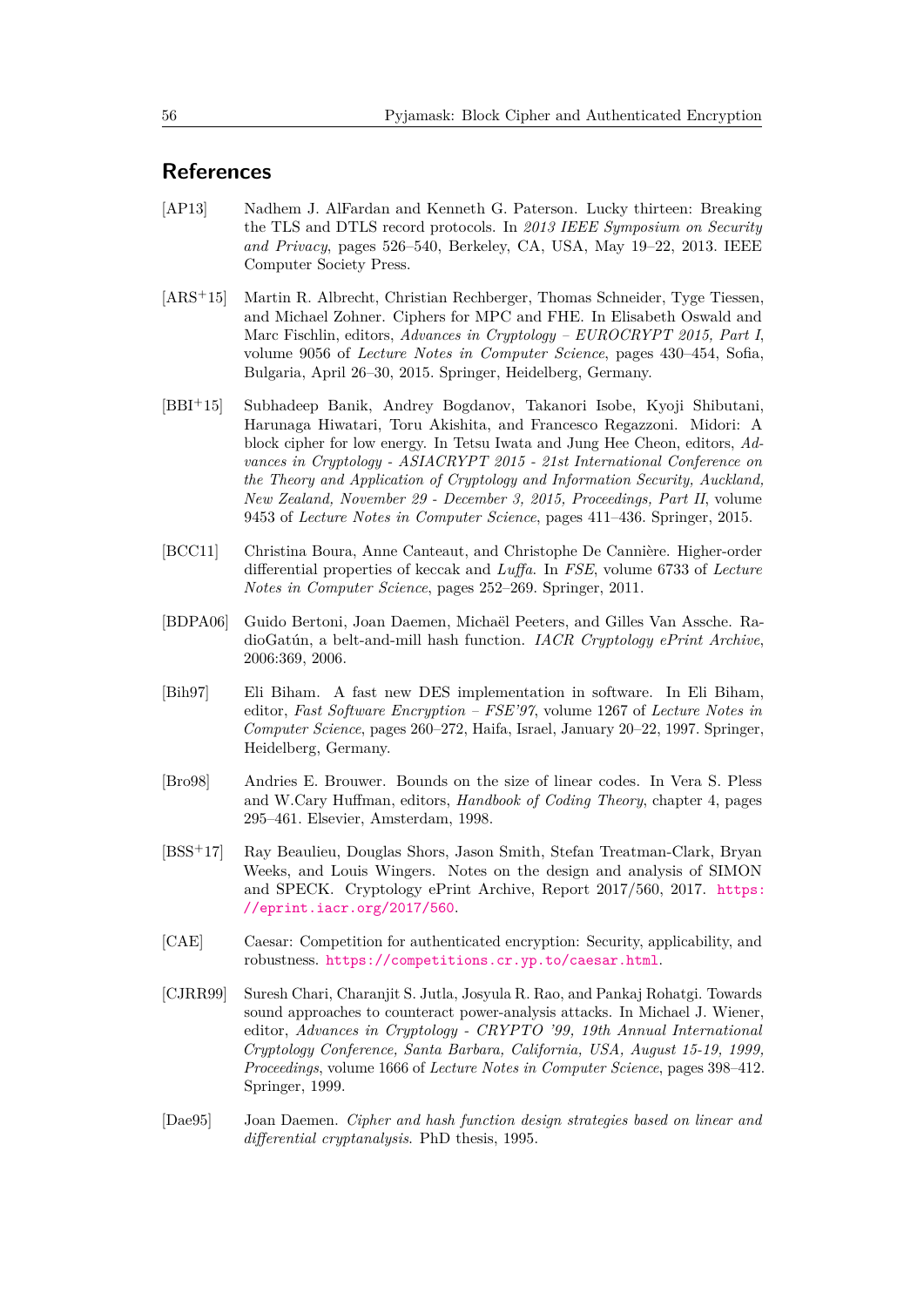- <span id="page-26-6"></span>[DDF14] Alexandre Duc, Stefan Dziembowski, and Sebastian Faust. Unifying leakage models: From probing attacks to noisy leakage. In Phong Q. Nguyen and Elisabeth Oswald, editors, *Advances in Cryptology - EUROCRYPT 2014 - 33rd Annual International Conference on the Theory and Applications of Cryptographic Techniques, Copenhagen, Denmark, May 11-15, 2014. Proceedings*, volume 8441 of *Lecture Notes in Computer Science*, pages 423–440. Springer, 2014.
- <span id="page-26-2"></span>[DEG<sup>+</sup>18] Christoph Dobraunig, Maria Eichlseder, Lorenzo Grassi, Virginie Lallemand, Gregor Leander, Eik List, Florian Mendel, and Christian Rechberger. Rasta: A cipher with low ANDdepth and few ANDs per bit. In Hovav Shacham and Alexandra Boldyreva, editors, *Advances in Cryptology – CRYPTO 2018, Part I*, volume 10991 of *Lecture Notes in Computer Science*, pages 662–692, Santa Barbara, CA, USA, August 19–23, 2018. Springer, Heidelberg, Germany.
- <span id="page-26-5"></span>[DEMS16] Christoph Dobraunig, Maria Eichlseder, Florian Mendel, and Martin Schläffer. Ascon v1.2. Submission to the CAESAR competition: [http://competitions.](http://competitions.cr.yp.to/round3/asconv12.pdf) [cr.yp.to/round3/asconv12.pdf](http://competitions.cr.yp.to/round3/asconv12.pdf), 2016.
- <span id="page-26-3"></span>[DGV93] Joan Daemen, René Govaerts, and Joos Vandewalle. A New Approach to Block Cipher Design. In Ross J. Anderson, editor, *Fast Software Encryption, Cambridge Security Workshop, Cambridge, UK, December 9-11, 1993, Proceedings*, volume 809 of *Lecture Notes in Computer Science*, pages 18–32. Springer, 1993.
- <span id="page-26-8"></span>[DHAK18] Joan Daemen, Seth Hoffert, Gilles Van Assche, and Ronny Van Keer. The design of Xoodoo and Xoofff. *IACR Trans. Symmetric Cryptol.*, 2018(4):1–38, 2018.
- <span id="page-26-9"></span>[DL18] Sébastien Duval and Gaëtan Leurent. Mds matrices with lightweight circuits. *IACR Transactions on Symmetric Cryptology*, 2018(2):48–78, Jun. 2018.
- <span id="page-26-4"></span>[DPAR00] Joan Daemen, Michaël Peeters, Gilles Van Assche, and Vincent Rijmen. Nessie Proposal: the Block Cipher Noekeon. Nessie submission, 2000. [http:](http://gro.noekeon.org/) [//gro.noekeon.org/](http://gro.noekeon.org/).
- <span id="page-26-10"></span>[DRS20] Christoph Dobraunig, Yann Rotella, and Yanne Schoone. Algebraic and higher-order differential cryptanalysis of pyjamask-96. *IACR Transactions on Symmetric Cryptology*, 2020(1), 2020.
- <span id="page-26-0"></span>[GGNS13] Benoît Gérard, Vincent Grosso, María Naya-Plasencia, and François-Xavier Standaert. Block ciphers that are easier to mask: How far can we go? In Guido Bertoni and Jean-Sébastien Coron, editors, *Cryptographic Hardware and Embedded Systems – CHES 2013*, volume 8086 of *Lecture Notes in Computer Science*, pages 383–399, Santa Barbara, CA, USA, August 20–23, 2013. Springer, Heidelberg, Germany.
- <span id="page-26-7"></span>[GJRS18] Dahmun Goudarzi, Anthony Journault, Matthieu Rivain, and François-Xavier Standaert. Secure multiplication for bitslice higher-order masking: Optimisation and comparison. In Junfeng Fan and Benedikt Gierlichs, editors, *COSADE 2018: 9th International Workshop on Constructive Side-Channel Analysis and Secure Design*, volume 10815 of *Lecture Notes in Computer Science*, pages 3–22, Singapore, April 23–24, 2018. Springer, Heidelberg, Germany.
- <span id="page-26-1"></span>[GLSV15] Vincent Grosso, Gaëtan Leurent, François-Xavier Standaert, and Kerem Varici. LS-designs: Bitslice encryption for efficient masked software implementations.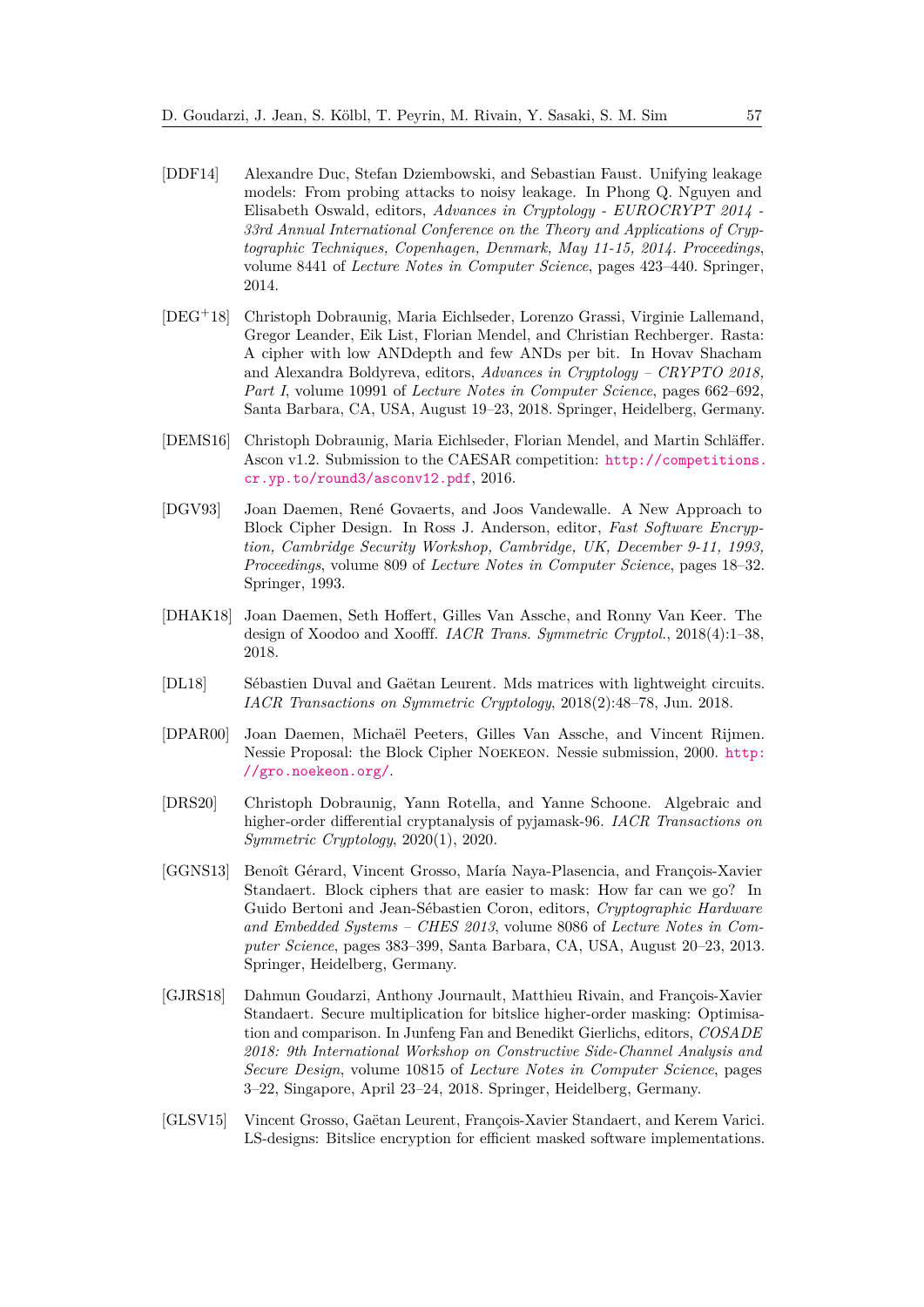In Carlos Cid and Christian Rechberger, editors, *Fast Software Encryption – FSE 2014*, volume 8540 of *Lecture Notes in Computer Science*, pages 18–37, London, UK, March 3–5, 2015. Springer, Heidelberg, Germany.

- <span id="page-27-2"></span>[GR16] Dahmun Goudarzi and Matthieu Rivain. On the multiplicative complexity of Boolean functions and bitsliced higher-order masking. In Benedikt Gierlichs and Axel Y. Poschmann, editors, *Cryptographic Hardware and Embedded Systems – CHES 2016*, volume 9813 of *Lecture Notes in Computer Science*, pages 457–478, Santa Barbara, CA, USA, August 17–19, 2016. Springer, Heidelberg, Germany.
- <span id="page-27-0"></span>[GR17] Dahmun Goudarzi and Matthieu Rivain. How fast can higher-order masking be in software? In Jean-Sébastien Coron and Jesper Buus Nielsen, editors, *Advances in Cryptology – EUROCRYPT 2017, Part I*, volume 10210 of *Lecture Notes in Computer Science*, pages 567–597, Paris, France, April 30 – May 4, 2017. Springer, Heidelberg, Germany.
- <span id="page-27-5"></span>[Gra07] Markus Grassl. Bounds on the minimum distance of linear codes and quantum codes. Online available at <http://www.codetables.de>, 2007. Accessed on 2019-02-19.
- <span id="page-27-9"></span>[HV18] Mathias Hall-Andersen and Philip S. Vejre. Generating graphs packed with paths estimation of linear approximations and differentials. *IACR Trans. Symmetric Cryptol.*, 2018(3):265–289, 2018.
- <span id="page-27-10"></span>[ISW03] Yuval Ishai, Amit Sahai, and David Wagner. Private circuits: Securing hardware against probing attacks. In Dan Boneh, editor, *Advances in Cryptology – CRYPTO 2003*, volume 2729 of *Lecture Notes in Computer Science*, pages 463–481, Santa Barbara, CA, USA, August 17–21, 2003. Springer, Heidelberg, Germany.
- <span id="page-27-7"></span>[JPST17] Jérémy Jean, Thomas Peyrin, Siang Sim, and Jade Tourteaux. Optimizing implementations of lightweight building blocks. *IACR Transactions on Symmetric Cryptology*, 2017(4):130–168, Dec. 2017.
- <span id="page-27-3"></span>[JS17] Anthony Journault and François-Xavier Standaert. Very high order masking: Efficient implementation and security evaluation. In Wieland Fischer and Naofumi Homma, editors, *Cryptographic Hardware and Embedded Systems – CHES 2017*, volume 10529 of *Lecture Notes in Computer Science*, pages 623– 643, Taipei, Taiwan, September 25–28, 2017. Springer, Heidelberg, Germany.
- <span id="page-27-4"></span>[JSV17] Anthony Journault, François-Xavier Standaert, and Kerem Varici. Improving the security and efficiency of block ciphers based on ls-designs. *Des. Codes Cryptography*, 82(1-2):495–509, 2017.
- <span id="page-27-6"></span>[KLSW17] Thorsten Kranz, Gregor Leander, Ko Stoffelen, and Friedrich Wiemer. Shorter linear straight-line programs for mds matrices. *IACR Transactions on Symmetric Cryptology*, 2017(4):188–211, Dec. 2017.
- <span id="page-27-8"></span>[KR11] Ted Krovetz and Phillip Rogaway. The software performance of authenticatedencryption modes. In *Fast Software Encryption - 18th International Workshop, FSE 2011, Lyngby, Denmark, February 13-16, 2011, Revised Selected Papers*, pages 306–327, 2011.
- <span id="page-27-1"></span>[KR14] Ted Krovetz and Phillip Rogaway. The OCB authenticated-encryption algorithm. *RFC*, 7253:1–19, 2014.